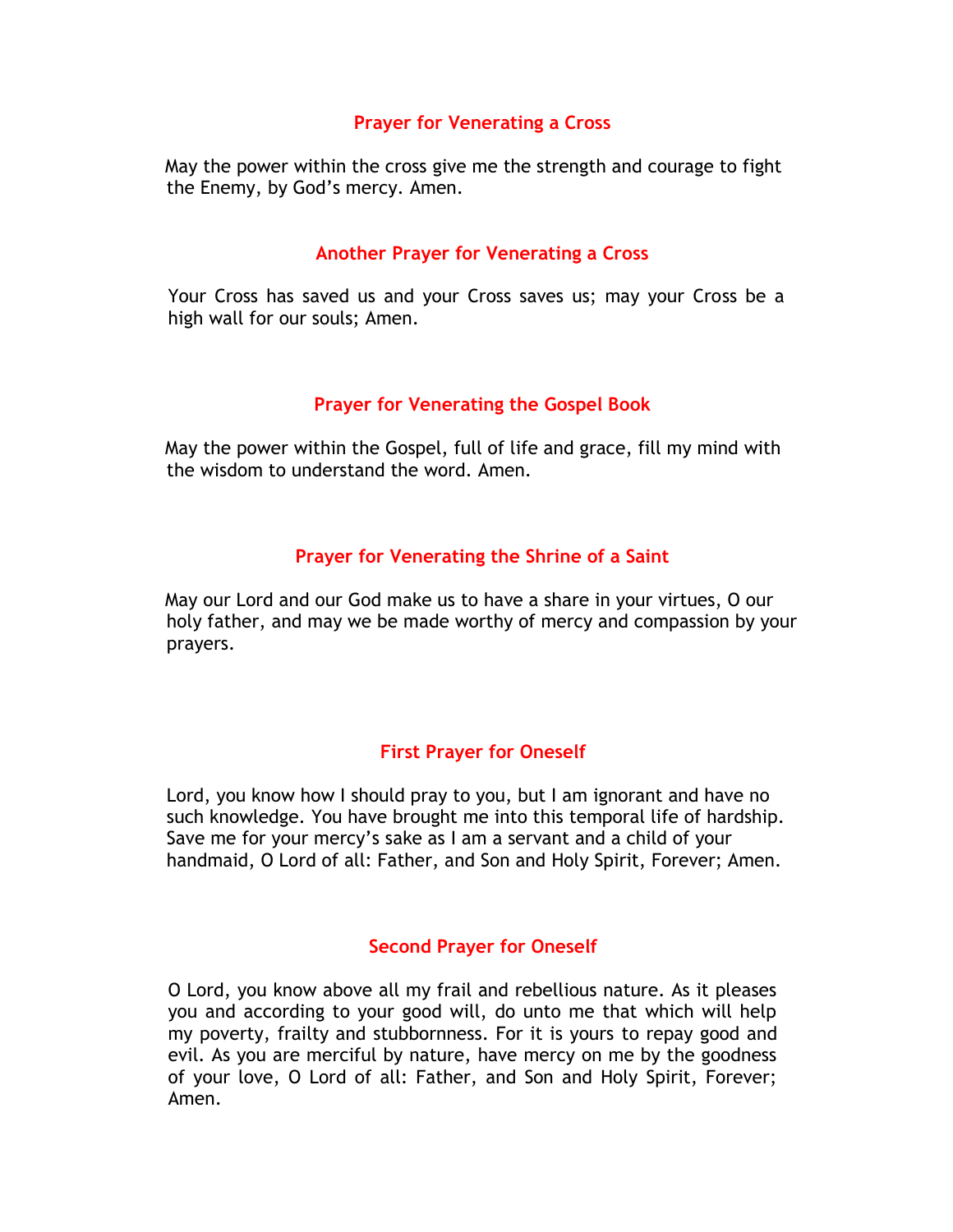# **Prayer Upon Entering a Church**

I have entered your house, O Lord, that I may be protected in its shadow. As at the port of peace, I will rest in this house from the disturbed waves of sin, sorrow, and the distress of this world. Do not, O Lord, close the door of your mercies upon me, a sinner, who is oppressed and distressed. For, I do not have another house of refuge, but your holy Church; Amen.

# **Prayer Upon Leaving a Church**

O Lord, allow your servant to depart in peace according to your word. Behold, my eyes have seen your grace, which you have prepared for the salvation of all nations; the light of revelation of all people, who were buried in the shadow of darkness of death and sin. Upon me also, who was buried along with them in the darkness of sorrow and distress of death and sin, you have shed your light in your grace and mercies O Lord of all: Father, and Son and Holy Spirit forever, Amen.

# **Prayer for a Journey**

God of Abraham, Isaac, and Jacob, God of the just fathers and of the prophets, God the Father of our Lord Jesus Christ, go with me on my journey and help me with your loving kindness. Protect my soul and body from all adversaries, and rescue me from all harm, even as you were with Joseph in Egypt, and with Daniel in the lion's den, and with the three young men in the fiery furnace, and with Jeremiah in the pit, also be with me, your servant. Make the burden of my journey light, and defeat the enemies and evil ones in my path. Be my Sustainer and Savior so that my journey may be successful, and grant to me every good thing. Lord, grant that wherever your servant travels, I be treated with kindness, and that I might return with joy and gladness to my home with gratitude and praise for you in order to honor, confess, and worship your holy Name, always, Lord of all, Father, Son, and Holy Spirit forever. Amen.

# **Prayer for Entry onto Transportation**

Lord, in your mercy, make the (sea, air, tracks, or highways) peaceful for me your servants who will be traveling by (boat, ship, plane, train, or car) and help me in my journey. May I go and return in peace and tranquility,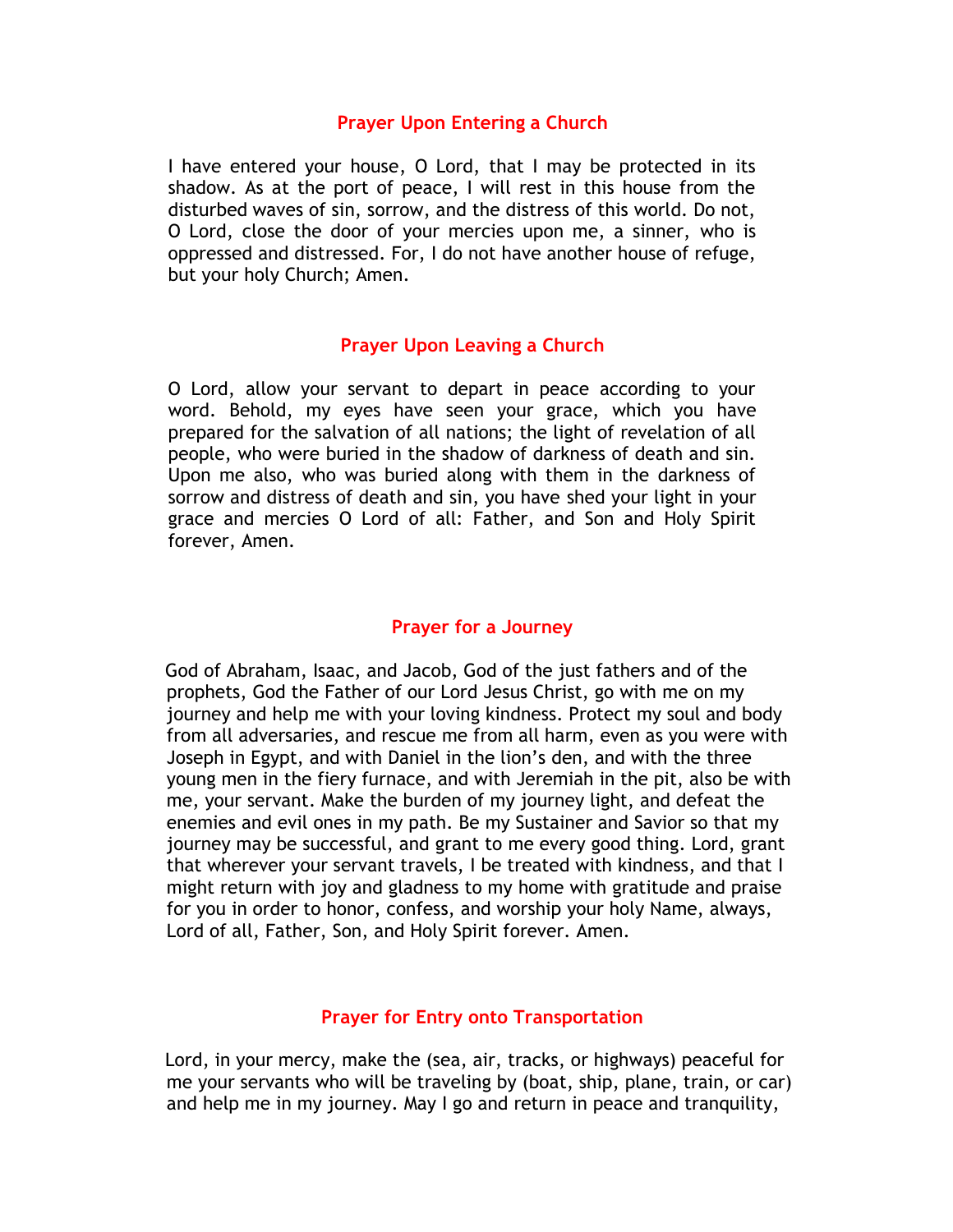rejoicing in the great and merciful gift you have given me. Lord, guide my way by day and night, and bestow upon me spiritual and physical health. In your mercy and loving kindness, deliver me from harm by the Enemy, that I may praise, honor, confess, and worship you, always, Lord of all, Father, Son, and Holy Spirit forever. Amen.

# **Prayer While Receiving Communion**

Sanctify our bodies by your holy Body, absolve our debts by your precious Blood, and cleanse our thoughts by the hyssop of your compassion: O Christ, the hope of our nature, O Lord of all, forever Amen.

# **Prayer While A Penitent Receives Absolution Before Communion**

I stand at the door of your holy altar, as I confess my evil thoughts and wicked works before you, O merciful Lord Jesus Christ, our true God, who is of the nature of his Father. You, by the mercy of your merciful nature, did forgive the Publican; by the grace of your love, you accepted the Canaanite woman; by the goodness of your grace, you did open the door of Paradise to the Thief; to him who denied you three times, you gave the Keys to your Kingdom. Open also unto me the door of the mercifulness of your divine and paternal love. Accept me as I draw near and touch your pure and holy Body, just as the Sinful Woman who merely touched your feet received forgiveness of sins, and the Woman with the flow of blood who touched your garment was immediately healed. And as I am a sinner, I dare to take upon my hands your holy and life-giving Body. May it not be unto me for vengeance and condemnation, but accept me as one of them and cleanse the spots of my sins and enlighten my soul by your divine light. For you are the Light and Life of the world, O Lord of all: Father, and Son and Holy Spirit, forever, Amen.

# **Another Prayer of Repentance**

O our Lord Jesus Christ, our good and merciful God, I confess that it is you alone who has strength and the desire to forgive the sins of sinful mankind the he may return, repent and ask for forgiveness; for you by your nature are good and merciful. Therefore, I beseech the grace of your love, in all the meekness of my heart, and ask from the mercifulness of your goodness, that you may accept me a sinner, and forgive all my sins and every foolishness that I have committed before you, whether knowingly or unknowingly, in my wisdom or foolishness.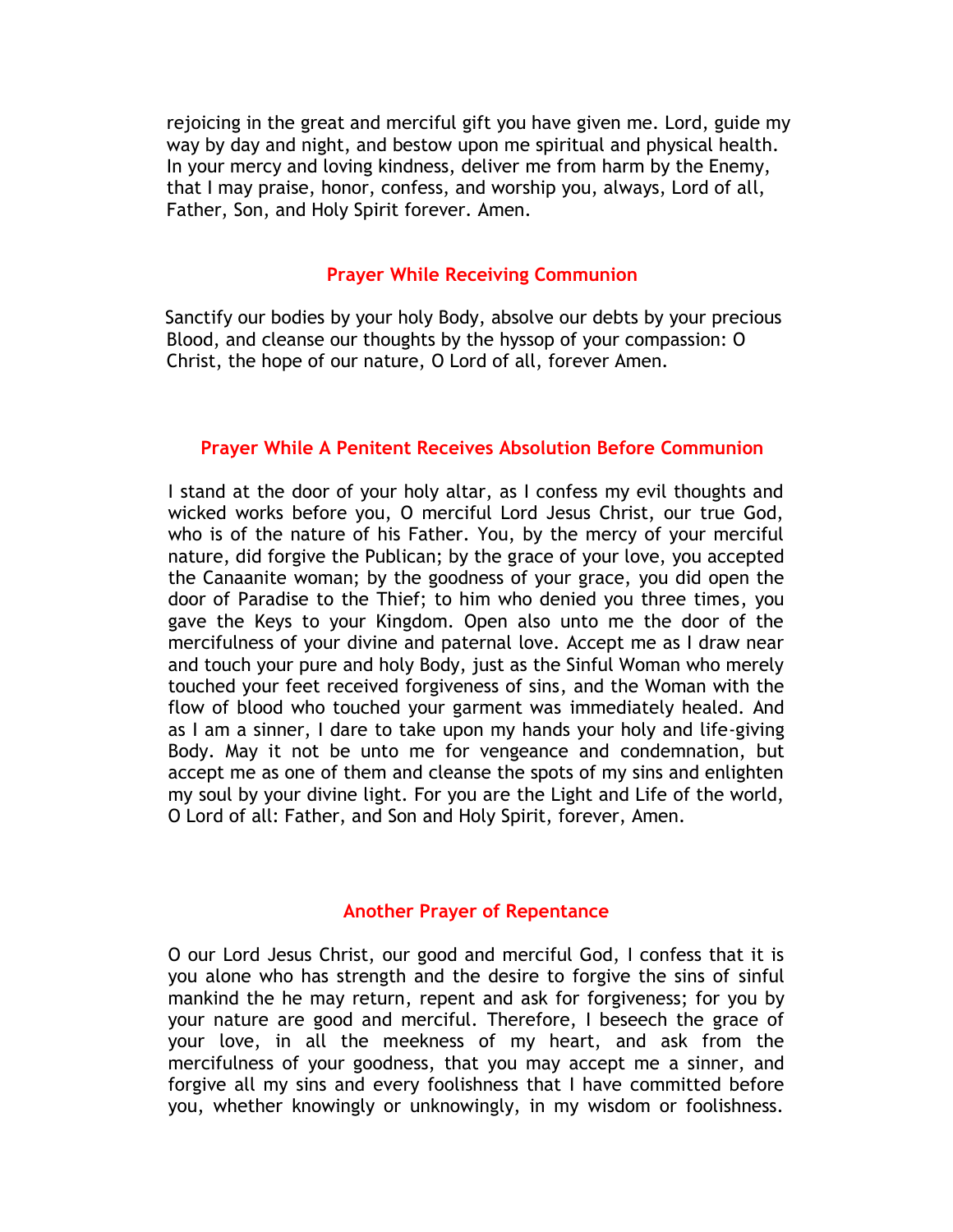And make me worthy to partake, without condemnation, of your Body and Blood, which forgives sins. Just as you promised in your life-giving Gospel, "Take and eat, this is my Body, and drink, this is my Blood for the forgiveness of sins." Have mercy on me a sinner according to this, your loyal and true promise. Do not discipline me by the increase of my sins, but humble me and cleanse me from all the blemishes and spots of sin, so that I may be worthy to enter the feat of the bridal chamber of your spiritual Kingdom and to receive your divine revelation from Heaven, and to reach the place of light—eternal life, for you are the light, life and truth. You are merciful, gracious and the lover of mankind from the beginning when you created him in your image and likeness. You are not pleased with the death of a sinner, but that he may return, repent and live before you, among whom I am. I beseech you, O Merciful One, do not cast me out from before your face. Accept my repentance that I present before you with a wearisome heart and a contrite spirit. Help me to uphold, fulfill and stand by the promise of repentance all the days of my life on this earth. Forgive, O Lord, and have mercy on me, O Merciful One and forgive and abrade all of my foolishness and sins that I have committed, whether hidden or open, with my mind or body. Make me worthy to lift up to you praise, worship and thanksgiving to you and to your Son and to the Holy Spirit, now, always and forever and ever; Amen.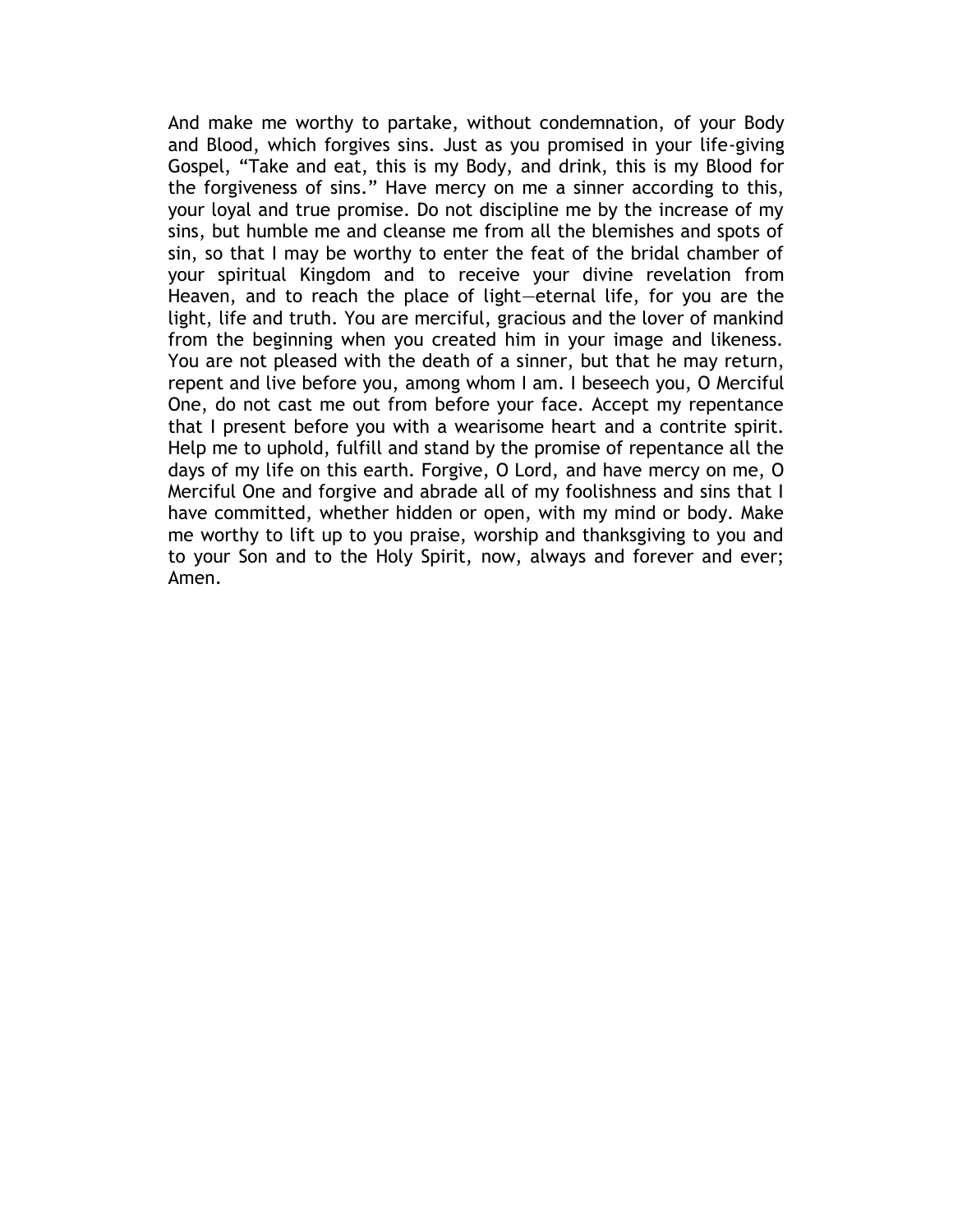

# Morning Prayer <sub>ك</sub>ِلْمَجْهُ دِ<sub>ْك</sub>ِكَذَ  $\frac{1}{\pi}$  $\frac{1}{1}$  $\mathbf{\hat{Z}}$  $\frac{1}{2}$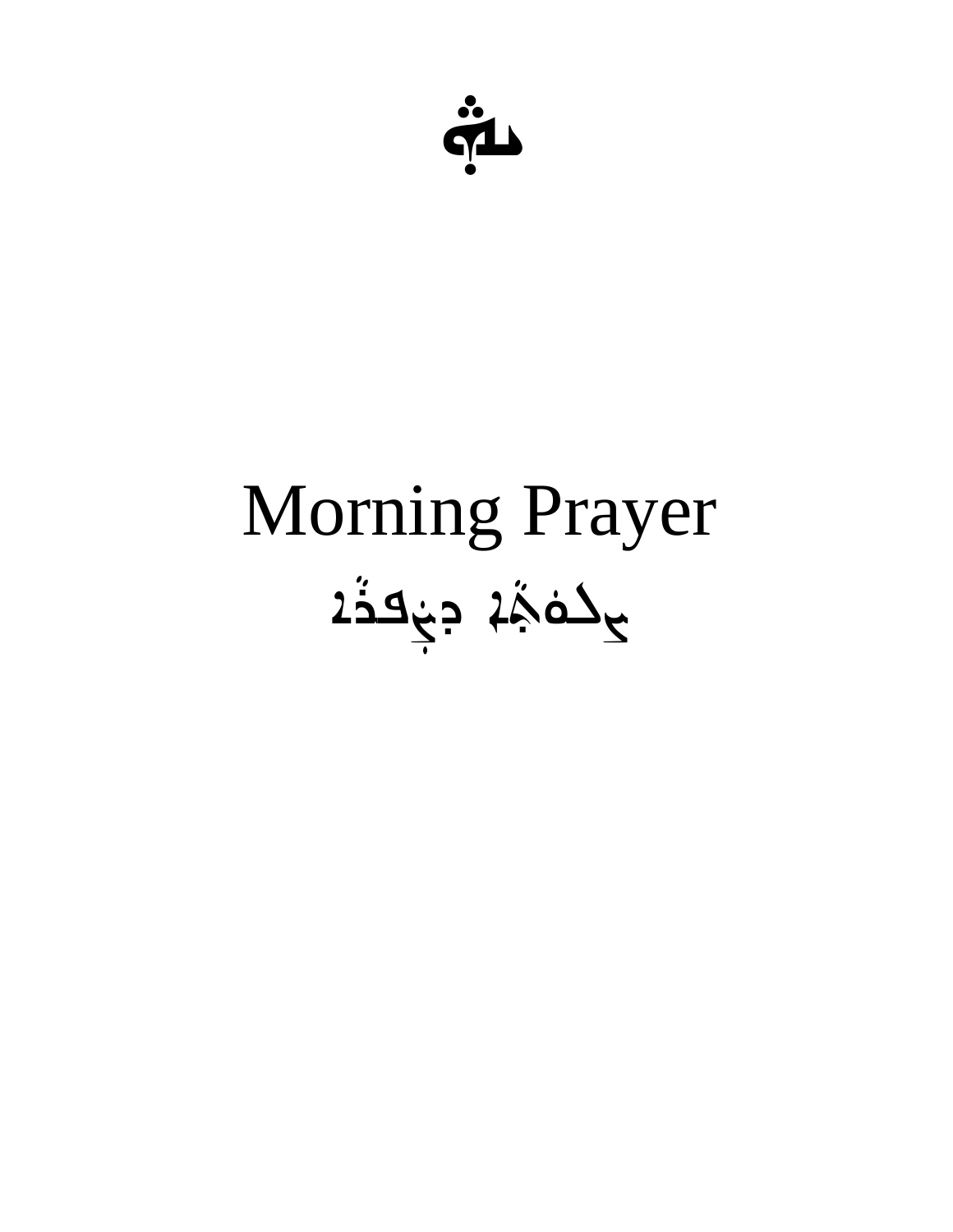# **Ordinary Morning Service**

**Priest:** Glory be to God in the Highest, **(three times)** And on earth peace and a good hope to men, at all times and forever.

**All:** Amen. Bless O my Lord.

#### پ<br>جز<del>ی</del>م√ د<del>ېده د</del> ܿ ܿ

**All:** Our Father who is in Heaven, Blessed is your Name. Your kingdom come. Holy, holy, holy you are. Our Father who is in Heaven. Heaven and earth are fill of the greatness of your glory. The angels and men cry to you, holy, holy, holy you are. Our Father who is in Heaven, Blessed is your Name. Your kingdom come. Your will be done, on earth as it is in Heaven. Give us today the bread of our need, And forgive us our debts. As we forgive our debtors. And don't lead us into temptation. But save us from the evil one. For yours is the kingdom, and the power, and the glory, forever and ever. Amen

**Priest:** Glory be to the Father, and to the Son, and to the Holy Spirit.

**All:** From everlasting to everlasting. Amen. Our Father who is in Heaven, Blessed is your Name. Your kingdom come. Holy, holy, holy you are. Our Father who is in Heaven. Heaven and earth are full of the greatness of your glory. The Angels and men cry out to you, holy, holy, holy you are.

**Deacon:** Let us stand in prayer. Let us pray. Peace be with us.

**Priest:** O Compassionate, Merciful, and Kind One, whose door is open to those that repent, and who calls sinners to come near to You in remorse; open, O our Lord and our God, the door of mercies to our prayer; and receive our request, and return an answer in your mercies to our requests, from your rich and overflowing treasury, O You who are good and who does not deny Your mercies and gifts to the needy and distressed, Your servants who call on You and plead to You, at all seasons and times, Lord of all, Father, Son, and Holy Spirit, forever.

**All:** Amen. Bless O my Lord.

**Priest:** To You, O lord we go before, and glorify, and worship, and sing, and praise, and celebrate, and rejoice; and ask and petition; plead and beseech; profess and hour; all of the creatures which You have created, those that were created in Your likeness, and came to be by Your will, for You are the reason for our existence, and the breath of our lives, Lord of all, Father, Son, and Holy Spirit, forever.

**All:** Amen.

### <sup>ڿ</sup> Morning Psalms-ک<sub>ِ</sub>ڪڏُ 2-Morning Psalms ܵ  $\ddot{\phantom{a}}$

Glorify the Lord, the whole earth **O Giver of light, Lord we lift up glory to You:** Glorify the Lord the whole earth Serve the Lord joyfully Senter before him in praise Strow that He is the Lord, our God SI is He that made us, and not ourselves  $\cdot \cdot \cdot$  We are His people, and the sheep of His pasture  $\cdot \cdot$  Enter into His gates giving thanks, and into His courts in praise  $\cdot$ Be thankful to Him and glorify His name  $\cdot$ For the Lord is good, and His mercy is everlasting**\***And so is the faith in Him to all generations**\*Glory to the Father, Son, and Holy** Spirit**<sup>↓</sup>From everlasting to everlasting, Amen and Amen**• Glorify the Lord, the whole earth **O Giver of light, Lord we lift up glory to You**

**Deacon:** Let us pray. Peace be with us

**Priest:** To You, O my Lord, we lift up glory and profess, and continually offer worship and thanksgiving to Your living and holy name, for You are the Lord and Creator of all, Father, Son, and Holy Spirit, forever. **All:** Amen.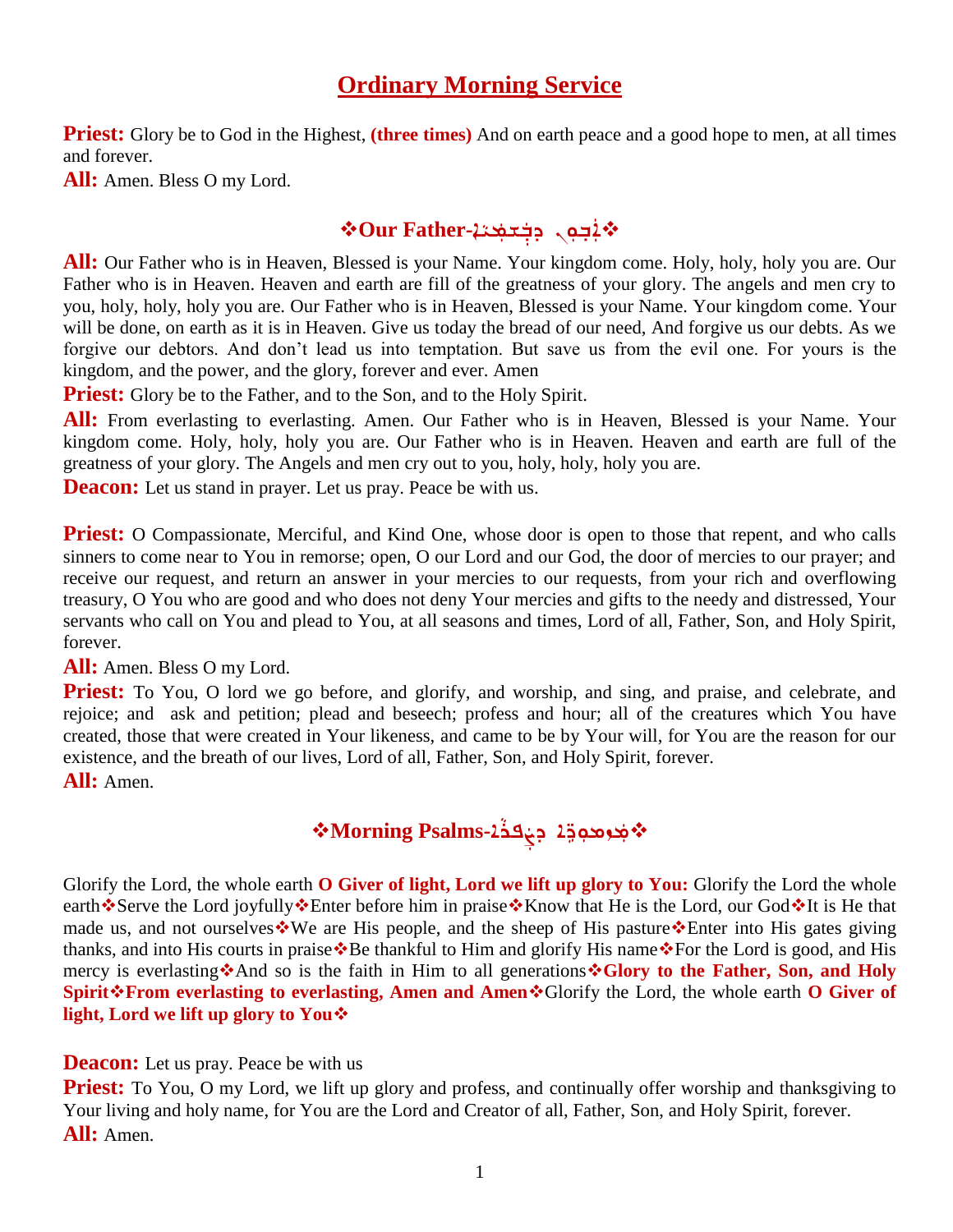He who dwells in the protection of the Most High **Glorious is Your trustworthiness, O Christ our Savior:** He who dwells in the protection of the Most High $\cdot$ And in the shadows of God will be praised $\cdot$ I will say to the Lord, He is my confidence Wy fortress, God, in whom I trust For He will save you from the stumbling trap<sup>\*</sup>And from vain gossip<sup>\*</sup>With His feathers He will cover you, and under His wings You will be protected: Like armor, His truth will surround you: Do not fear the terror of night: Nor from the arrow which flies during the day\*Nor from the deceit which spreads in darkness\*Nor from the plague which devastates the afternoon • Thousands shall fall from Your side • And ten-thousand from Your Right • But they shall not come near You<sup> $\diamondsuit$ </sup>Only with Your eyes will you see  $\diamondsuit$ The payment of the wicked  $\diamondsuit$ For You, O Lord, are my confidence •• Who has made His dwelling in the highest •• No evil shall near You •• And disease shall not near Your tabernacle • For He shall give His angels charge over you • To protect you in all of your ways • And they shall lift you up in their arms  $\cdot \cdot$  To keep your foot from dashing a stone  $\cdot \cdot$  You shall trample the viper and adder<sup>\*</sup>You shall crush underfoot the lion and dragon<sup>\*</sup>Because He has loved me, I will deliver and support Him<sup>\*</sup> Because He has known my name, He shall call me, and I shall answer Him<sup>\*</sup> I will be with Him in trouble  $\cdot$ I will support and honor Him  $\cdot$ For the rest of my days I will satisfy Him, and show Him my salvation<sup>\*</sup> Glory to the Father, Son, and Holy Spirit<sup>\*</sup> From everlasting to everlasting, Amen and Amen<sup>\*</sup> He who dwells in the protection of the Most High Glorious is Your trustworthiness, O Christ our **Savior**

**Deacon:** Let us pray. Peace be with us

**Priest:** Glorious, O my Lord, is the great hope of Your Godhead, and high and praised is the wondrous refuge of Your majesty, and all who hope in You, and trust in You, and call on Your holy name, and plead to You, at all seasons and times, shall not be ashamed, O Lord of all, Father, Son, and Holy Spirit, forever.

**All:** Amen.

Bless the LORD, O my soul **To You, O God, is honor fitting:** Bless the LORD, O my soul<sup>to</sup> UORD my God, You are very great  $\cdot$  You are clothed with honor and majesty  $\cdot$  Who cover Yourself with light as with a garment Who stretch out the heavens like a curtain  $\cdot \cdot$  He lays the beams of His upper chambers in the waters Who makes the clouds His chariot Who walks on the wings of the wind Who makes His angels spirits  $\cdot$ His ministers a flame of fire  $\cdot$ You who laid the foundations of the earth $\cdot$ So that it should not be moved forever<sup>\*</sup>You covered it with the deep as with a garment\*The waters stood above the mountains\*At Your rebuke they fled  $\triangle A$ t the voice of Your thunder they hastened away  $\triangle A$ They went up over the mountains; They went down into the valleys  $\cdot \cdot$  To the place which You founded for them  $\cdot \cdot$  You have set a boundary  $\cdot \cdot$  That they may not pass over, and cover the earth  $*H$ e sends the springs into the valleys  $*T$ hey flow among the hills<sup>\*</sup>They give drink to every beast of the field \* The wild donkeys quench their thirst\*By them the birds of the heavens have their home  $\cdot \cdot$  They sing among the hills  $\cdot \cdot$  He waters the hills from His upper chambers  $\cdot \cdot$  The earth is satisfied with the fruit of Your works $\cdot \cdot$ He causes the grass to grow for the cattle $\cdot \cdot$ And vegetation for the service of man<sup>\*</sup>That he may bring forth food from the earth<sup>\*</sup>And wine that makes glad the heart of man • Oil to make his face shine • And bread which strengthens man's heart • The trees of the LORD are full **To You, O God, is honor fitting**

Praise, O servants of the LORD $\cdot$ Praise the name of the LORD $\cdot$ PBlessed be the name of the LORD From this time forth and forevermore From the rising of the sun to its going down Mighty is the name of the LORD The LORD is high above all nations  $\cdot$ His glory above the heavens  $\cdot \cdot$ Who is like the LORD our God<sup>\*</sup>Who dwells above and sees below<sup>\*</sup>In the Heavens and on earth\*He raises the poor out of the dust<sup>\*</sup> That they may be seated with the princes of nations\*He grants the barren woman a home\*Like a joyful mother of children  $\cdot \cdot$ 

The LORD reigns, and is clothed with majesty  $\cdot \cdot$ The LORD has clothed himself with strength $\cdot \cdot$ He has established the universe so that it cannot be shaken  $\cdot \cdot$ Your throne is established from the past $\cdot \cdot$ And You are from everlasting  $\cdot$  The rivers have been lifted up, O LORD  $\cdot$  The rivers have lifted up their voice  $\cdot$  The rivers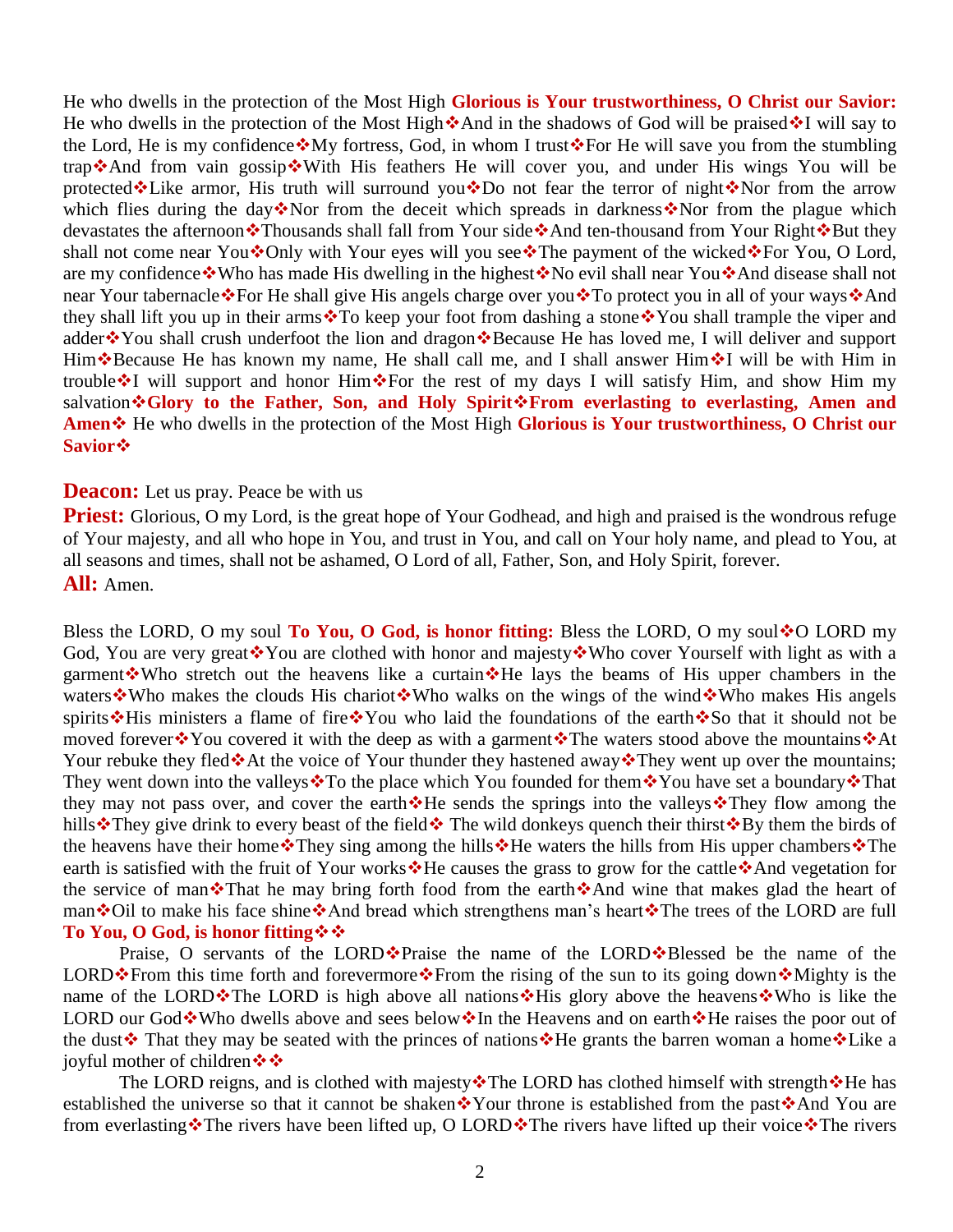have been raised to their limits  $\cdot \cdot$  From the noise of many waters  $\cdot \cdot$  The waves of the sea have conquered  $\cdot \cdot$  May the Lord be praised from above \*Your testimonies are very sure \*Holiness adorns Your house \*O LORD, for the remainder of the days  $\mathbf{\hat{P}}$ 

Praise the LORD from the heavens Praise Him in the heights Praise Him, all His angels Praise Him, all His hosts • Praise Him, sun and moon • Praise Him, all you stars of light • Praise Him, you heavens of heavens<sup>\*</sup>And you waters above the heavens. Let them praise the name of the LORD\*For He commanded and they were created  $\cdot$ He also established them forever and ever  $\cdot$ He gave an order which shall not pass away\*Praise the LORD from the earth\*You great sea creatures and all the depths\*Fire and hail, snow and ice •Stormy wind, fulfilling His word •Mountains and all the hills •Fruitful trees and all the cedars •Peasts and all cattle<sup>•</sup>Creeping things and flying fowl•Filmes of the earth and all people•Princes and all judges of the earth  $\cdot$ Both young men and maidens  $\cdot$ Old men and children. Let them praise the name of the LORD  $\cdot$ For His name alone is glorified  $*$ His glory is above the earth and heaven  $*$ And He has glorified the horn of His people, The praise of all His righteous  $\cdot \cdot$  Of the children of Israel, A people near to Him  $\cdot \cdot$ 

Sing to the LORD a new praise  $\cdot \cdot$  And His praise in the assembly of the righteous  $\cdot \cdot$  Let Israel rejoice in its Maker<sup>\*</sup>Let the children of Zion be joyful toward their King\*Let them praise His name with tambourines and psalteries. Let them sing to Him with harps. For the LORD takes pleasure in His people. He will give the poor salvation  $\cdot$  Let the righteous be strengthened with glory  $\cdot$  Let them praise Him from their beds  $\cdot$  Let them glorify God with their throats And a two-edged sword in their hand  $\cdot$ To execute vengeance on the nations  $\cdot$  And punishment on the people  $\cdot$  To bind their kings with shackles  $\cdot$  And their nobles with chains of iron  $\cdot$ To execute on them the written judgment  $\cdot$ Honor to all His righteous  $\cdot \cdot$ 

Praise the Lord in His sanctuary Praise Him in His mighty Heavens Praise Him for His mighty acts: Praise Him according to His greatness: Praise Him with the sound of the horn: Praise Him with lutes and harps  $\cdot \cdot$  Praise Him with tambourines and flutes  $\cdot \cdot$  Praise Him with sweet stringed instruments  $\cdot \cdot$  Praise Him with loud cymbals; Praise Him with noise and clashing \* With every breath, let us praise the LORD \* \*

Praise the LORD, all you Gentiles Praise Him, all you nations  $\cdot$ For His loving-kindness has conquered us<sup>\*</sup>Truly, the Lord is everlasting<sup>\*</sup>Glory to the Father, Son, and Holy Spirit<sup>\*</sup>From everlasting **to everlasting, Amen and Amen** ❖ Glorify the Lord, the whole earth **O** Giver of light, Lord we lift up glory **to You**

**Deacon:** Let us pray. Peace be with us.

**Priest:** To You, O my Lord, we are obliged by the Heavens and earth, and all that is within them, to profess, worship, and praise You for all of Your aid and mercies toward us, the greatness of which cannot be repaid, Lord of all, Father, Son, and Holy Spirit, forever.

**All:** Amen.

#### \*To You O Lord-<mark>کجوشڈ</mark> ܵ ܵ

All: To You, Lord of all, we profess. To You, Jesus Christ, we offer praise. For You are the resurrector of our bodies. And You are the Savior of our souls.

**Deacon:** You shall hear my voice in the morning, O Lord; and in the morning I will be prepared and appear before You.

All: To You, Lord of all, we profess. To You, Jesus Christ, we offer praise. For You are the resurrector of our bodies. And You are the Savior of our souls.

**Priest:** Glory to the Father, Son, and Holy Spirit.

**All:** From everlasting to everlasting, Amen and Amen. To You, Lord of all, we profess. To You, Jesus Christ, we offer praise. For You are the resurrector of our bodies. And You are the Savior of our souls.

**Deacon:** Let us pray. Peace be with us.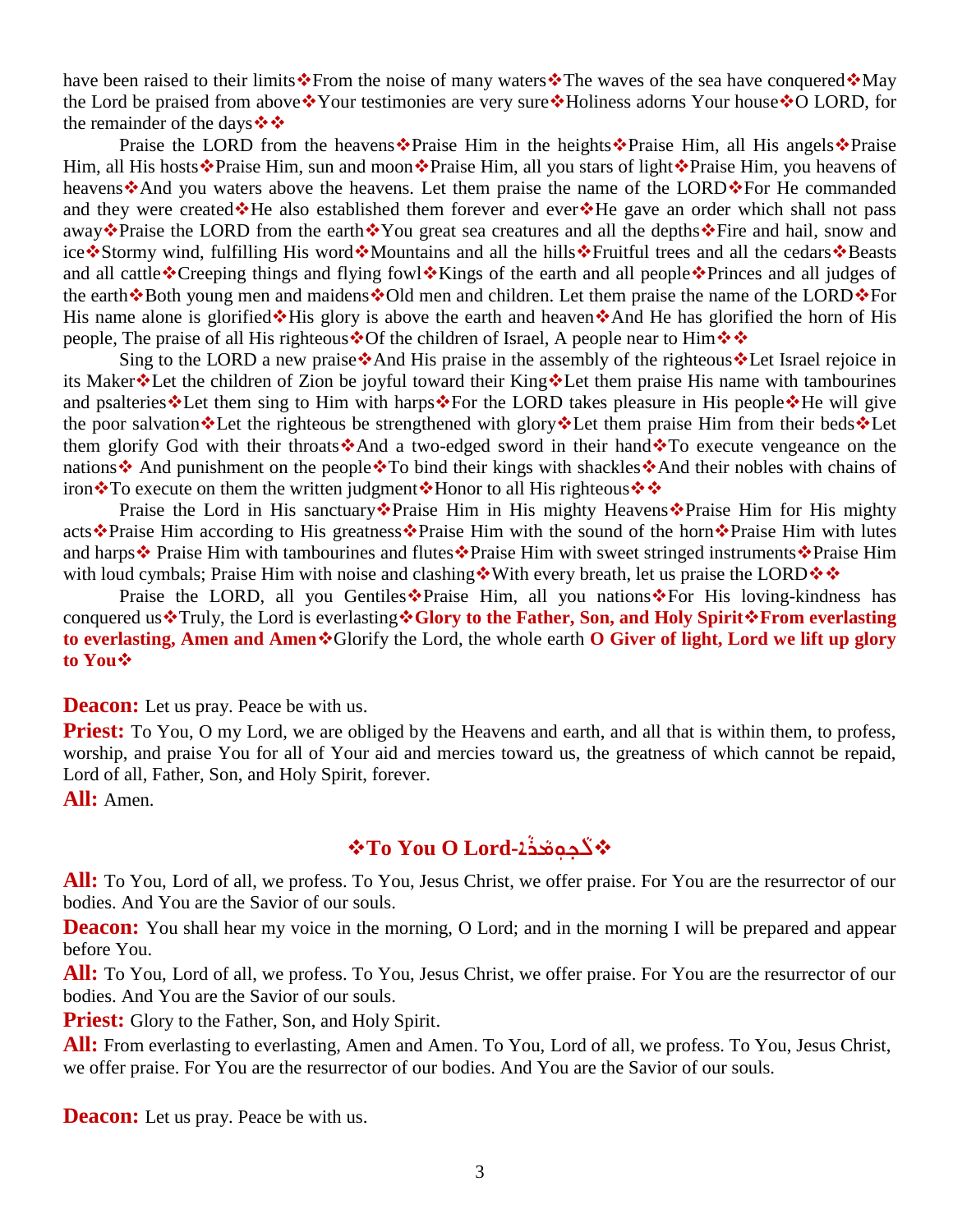**Priest:** To You, the resurrector of our bodies by His compassion, answer us, and save our souls by the mild purpose of Your will, great King of glory, Being who is from everlasting, we profess, worship, and glorify, at all seasons and times, Lord of all, Father, Son, and Holy Spirit, forever.

Have mercy upon me, O God, according to Your loving-kindness . According to the multitude of Your mercies, blot out my transgressions: **Have mercy upon me, O Lord:** Have mercy upon me, O God, according to Your loving-kindness . According to the multitude of Your tender mercies, blot out my transgressions  $\cdot \cdot$  Wash me thoroughly from my iniquity. And cleanse me from my sin  $\cdot \cdot$  For I acknowledge my transgressions. And my sins are always before me $\cdot$ Against You only, have I sinned. And done this evil in Your sight  $\cdot$  That You may be found just when You speak, and blameless when You judge. Behold, I was brought forth in iniquity, and in sin my mother conceived me $\cdot$ But You desire truth. And of the hidden wisdom, You will teach me $\cdot$ Cleanse me with hyssop, and I shall be clean. Wash me with it and I shall be whiter than snow  $\cdot \cdot$  Your delight and joy will satisfy me. And my humble bones will rejoice  $\cdot \cdot$  Hide Your face from my sins. And blot out all my iniquities Create in me a clean heart, O God. And renew Your strengthening Spirit within me• Do not cast me away from Your presence. And do not take Your Holy Spirit from me\*But return to me the Your joy and salvation. And sustain me by Your generous Spirit\*That I may teach the evil Your ways. And the sinners shall turn to You Save me from bloodshed, my God, The God of my righteousness. And my tongue shall praise Your righteousness  $\cdot$ O Lord, open my lips. And my mouth shall praise You For You do not desire sacrifices. Nor do You delight in burnt offerings The sacrifices of God are a humble spirit . God will never look down upon a remorseful heart: **Have mercy upon me, O**  Lord<sup>\*</sup>Glory to the Father, Son and Holy Spirit. From everlasting to everlasting, amen and amen: **Have mercy upon me, O Lord**  $\triangleleft$  Have mercy upon me, O God, according to Your loving-kindness. According to the multitude of Your mercies, blot out my transgressions: **O Christ the King, have mercy upon me, O Christ the King glory to Your name**

#### **❖Praise-٤ محتدم ۞** ܵ ܿ

**All:** To You be glory, O our God : And to You praise, O our Maker : To You thanksgiving, our Designer : O Compassionate Lord : O merciful God : Pitying Creator : Our Savior and our Preserver : Our helper and supporter. We worship You, O Lord : For You are long-suffering and Your loving-kindness is great : O Merciful One, pity us and have mercy upon us. Turn to us in the multitude of Your mercies : Our hope and strong refuge : O Lord our God, illuminate Your face and we shall be saved. Accept the regretful in mercy : receive our prayer and service : He who hears the voice of His worshippers : Let our requests enter before You and have mercy upon us. He who forgives the wrongs of mortals with His compassion : forgive us our wrongs and sins with Your compassion. He who forgives the sins of mankind with His loving-kindness : Forgive us of our many sins and have mercy upon us**\*The good hope of mankind give us peace and tranquility: that we may profess Your trinity Lord of all forever Amen.** *repeat red portion three times*

**Deacon:** Let us pray. Peace be with us.

**Priest:** O Christ, the good hope of mankind, and the peaceful haven, give peace to all creatures, O my Lord, grant us with your peace and tranquility, that by it, we may confess You without stopping, all the days of our life, Lord of all, Father, Son, and Holy Spirit, forever.

**All:** Amen.

#### \* <del>باد جدّ 1 عُدّ م</del>ن جُگ∂2+Holy God \* ܵ ܿ ܵ ܿ

**Deacon:** Lift up your voices, and glorify together the Living God: All: Holy God, Holy Mighty One, Holy Immortal One, have mercy upon us. **Priest:** Glory to the Father, Son, and Holy Spirit.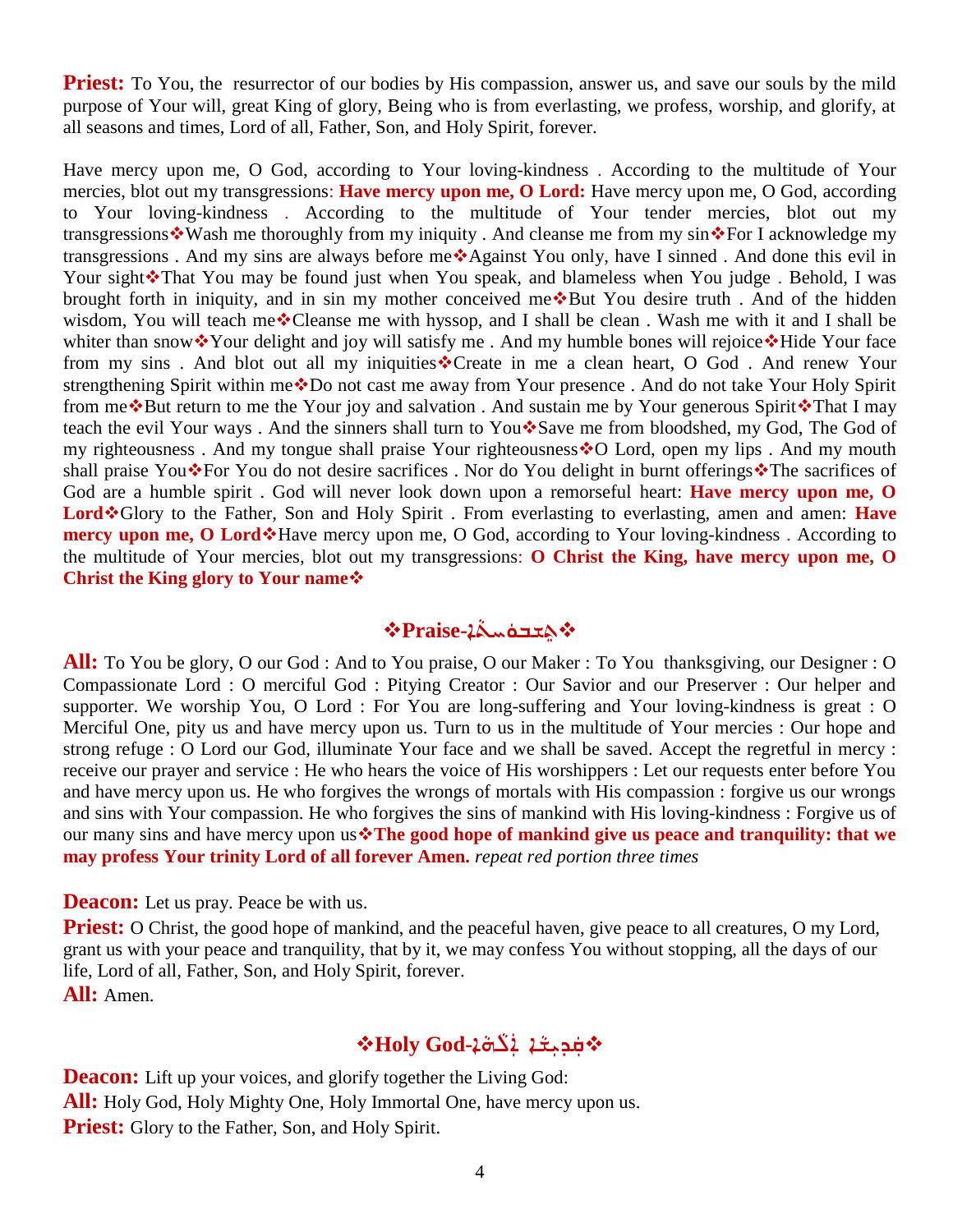All: Holy God, Holy Mighty One, Holy Immortal One, have mercy upon us. **Deacon:** From everlasting to everlasting, amen and amen. All: Holy God, Holy Mighty One, Holy Immortal One, have mercy upon us. **Deacon:** Let us pray. Peace be with us.

#### پ<br>جز<del>ی</del>ر د<del>انده ن</del>هر ج ܿ ܿ

**All:** Our Father who is in Heaven, Blessed is your Name. Your kingdom come. Holy, holy, holy you are. Our Father who is in Heaven. Heaven and earth are fill of the greatness of your glory. The angels and men cry to you, holy, holy, holy you are. Our Father who is in Heaven, Blessed is your Name. Your kingdom come. Your will be done, on earth as it is in Heaven. Give us today the bread of our need, And forgive us our debts. As we forgive our debtors. And don't lead us into temptation. But save us from the evil one. For yours is the kingdom, and the power, and the glory, forever and ever. Amen

**Priest:** Glory be to the Father, and to the Son, and to the Holy Spirit.

All: From everlasting to everlasting. Amen. Our Father who is in Heaven, Blessed is your Name. Your kingdom come. Holy, holy, holy you are. Our Father who is in Heaven. Heaven and earth are full of the greatness of your glory. The Angels and men cry out to you, holy, holy, holy you are.

**Deacon:** Let us pray. Peace be with us.

**Priest:** O Compassionate One whose Name is Holy, who is Good and Just from everlasting, overflowing with loving-kindness and mercy, pour forth, O our Lord and our God, the compassion of the kindness of Your love on the souls of Your worshippers who call on You and plead to You, at all seasons and times, Lord of all, Father, Son, and Holy Spirit, forever.

**All:** Amen. Bless O my Lord.

**Priest:** Bless my Lord, Your servants in Your loving-kindness, and protect Your worshippers from harm with the overflowing abundance of Your mercy; tend, rule, sustain and protect our lives beneath the wings of the care of Your love; save, rescue and deliver our souls from the evil one and his forces, at all seasons and times, Lord of all, Father, Son, and Holy Spirit, forever.

**All:** Amen.

#### <sup>❖</sup>Martyrs Anthems-2្วื้อ جڠەچّد ̈ ܵ ܿ

# **Wednesday Morning**

Let Your servants praise You, O Lord: O Holy Martyrs and teachers of faith, pray that there may be peace in the creation. Eliminate wars and disagreements cease among us, and the Church sing praise with the mouth of her children<sup>\*</sup>And Your righteous will praise You: May the Holy Martyrs who profess You in their hardships, and reconciled You with the blood which flowed from their necks. And may they beg to You instead of sin against You, so that on judgment day You will forgive their offences **Ext them speak of the glory of You kingdom:** The martyrs saw the glory of Your kingdom in their imaginations, when they were being killed by their persecutors. And they joyfully endured awful tortures to their bodies, and Our Lord Jesus received their spirits<sup>\*</sup>Honored is their blood in His sight: Let us diligently honor with songs of the Holy Spirit, the bones of the martyrs who endured hardships. So that we may find aid on the day when their labors are rewarded, from the goodness of the mercies of God**\*Glory to the Father, the Son, and the Holy Spirit:** Glory to the power which dwells in the bones of the saints, its voice thunders in the four-corners of the world. And they are laid in the churches and aid is obtained from them, and truth is revealed by the power of their words**From everlasting to everlasting, amen and amen:** O You who loved purity all the days of your life, you were chosen to be blameless before Christ. And because of your good deeds in the tabernacle of the saints, behold your soul dwells with the angels*refer to 'At the Dawn of Morning' below*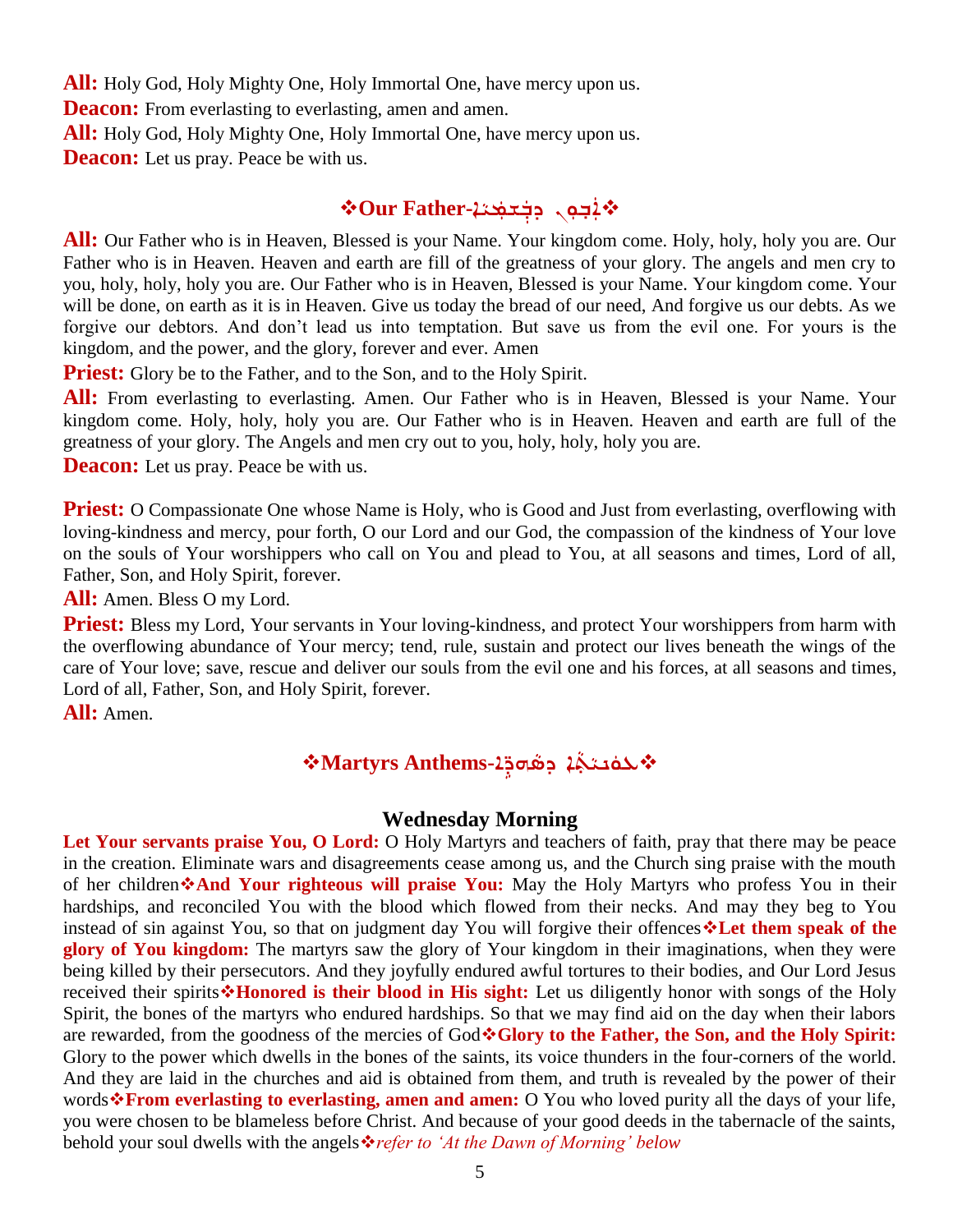# **Thursday Morning**

For he speaks peace to the people and among the righteous: Peace to the martyrs and honor to their bones: and glory to their Lord: and help to us by their prayer **And in Your light we see light:** The martyrs are in the light and the apostles in the bride-chamber of the light: and behold they sing glory: to the Being who dwells in the excellent light<sup>\*</sup>And sing properly with the voice: The martyrs when entering into the kingdom say: glory to You O our Lord: for we are not confused that we trust in You **Also all those that trust in You will not be ashamed:** The martyrs say that we have taken refuge in Your cross: O Merciful Lord: do not loosen Your hold upon us<sup>t</sup> Glory to the Father, Son and Holy Spirit: Peace to the Church and tranquility to all who dwell in Her: and glory to the power: who strengthened the martyrs in the struggle**☆From everlasting to everlasting, amen and amen:** Our father who was a pure offering to his Lord: may his prayer be on our behalf: as a wall at night and day *refer to 'At the Dawn of Morning' below*

### **Friday Morning**

**I will always glorify the Lord:** Blessed is the hidden power which dwells in the bones of the Martyrs: for they are laid in their graves: and expel evil spirits from the world. With their teaching they eliminated all the error of carved idols: and they secretly visit the living and teach men to worship You: for You are Lord alone  $*And$ **His praises are always in my mouth:** Blessed is Christ who clothed His twelve with strong armor, and they went out to the four-corners of the earth: and preached in the world His doctrine. And they destroyed the power of the enemy by the sword of the spirit: and turned the nations from error: to the truth of their faith **Great is our Lord, and exceeding in glory:** Great is the truth of the Holy Martyrs which is preached in all regions: whom neither fire nor sword: and not even the wrath of the pagan king. Nor any other thing moved or terrified them: for God alone they professed: and despised all tortures **Faithful is the Lord to His word:** The just martyrs whom conquered and were victorious meditated on the faith for they knew it was true: that word which our Lord spoke: for everyone that professes me before judges and rulers: I make inherit the kingdom above which is in Heaven: and I will profess him before the Father<sup>\*</sup>Glory to the Father, Son, and Holy Spirit: To You, good and kind Lord by Your power the faithful conquered: and by Your help they despised the threats of their persecutors. And destroyed the power of the enemy who boasted: for he saw that the martyrs did not relax their hold: on their faithful confidence **From everlasting to everlasting, amen and amen:** Our diligent father who from his childhood, like Samuel, pleased God: and in humility was like Moses the first-born of prophecy. In zeal like Elijah: in love of his Lord like Abraham: his prayer be a wall to us: from the deceptions of the crafty one *refer to 'At the Dawn of Morning' below*

# **Saturday Morning**

**O Lord, You shall hear my voice in the morning:** In the morning the martyrs were called to be killed: and the Right of our Lord weaved their crowns**\*And in the morning I will be prepared and appear before** You: In the morning the martyrs run to the contest: to receive a double reward for their labors \*Make me to **hear your loving-kindness in the morning:** In the morning our Lord called to the martyrs: "Come take the reward noble employees"\*Look to Him and trust in Him: In the morning the martyrs saw the Holy Spirit: weaving crowns and placing them on their heads \*Glory to the Father, Son, and Holy Spirit: Peace to the martyrs and glory to their Lord: and to us, mercies and compassion by their prayer<sup>\*</sup> From everlasting to **everlasting, amen and amen:** O Our honored father the friend of Christ: request of Your Lord mercy for the world *refer to 'At the Dawn of Morning' below*

#### ج<del>َدن</del>جٽن <sub>ج</sub>ُڪڏ-At the Dawn of Morning∻ ܵ  $\ddot{\phantom{a}}$ ܵ

At the dawn of morning we glorify You, O Lord: For You are the Savior of all creatures. Give us in Your compassion a day full of peace: And grant us forgiveness of sins $\cdot$ Do not cut off our hope nor shut your gates in our face: And do not stop your care from us. And as we deserve do not repay us O God: For You alone know our weakness  $\cdot$ Sow, O our Lord, in the universe love, peace and harmony: And raise up priests, kings,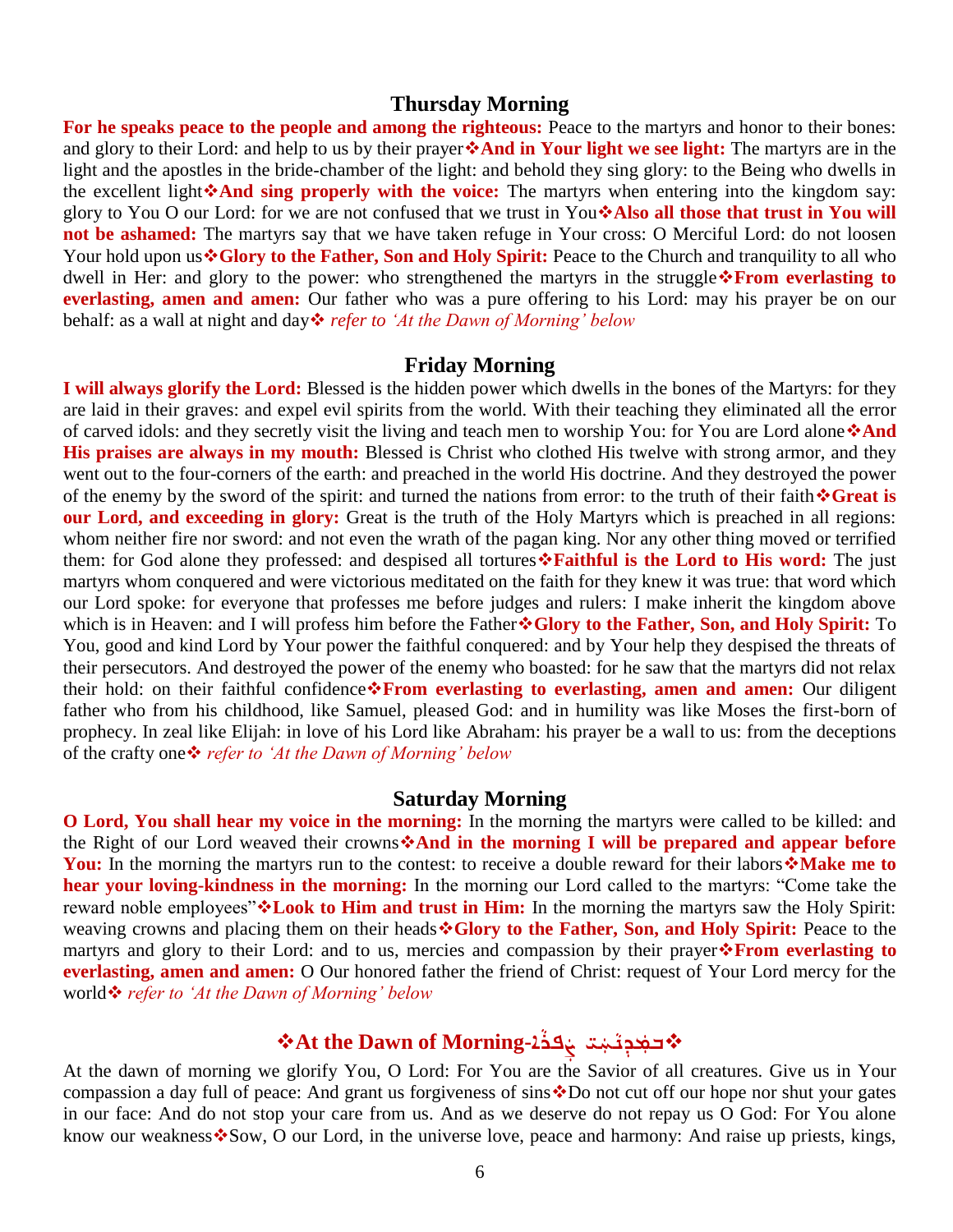and judges. And give peace to the elite, heal the sick and preserve the healthy: and forgive the wrongs of all of humanity $\triangle A$ s we walk on our way Your loving-kindness will protect us O my Lord: As it protected the boy David from Saul. Give us in Your compassion that toward which we make way: That we may arrive according to Your will in peace \* Your loving-kindness that protected the prophet Moses in the sea: and pulled Daniel out of the lion's den. And by which they were rescued the company of Ananias in the furnace: Deliver us, our Lord, from the evil one  $\mathbf{\hat{P}}$ 

In the morning time we rise: And we all worship the Father: And offer praise to the Son: And profess the Holy Spirit<sup>\*</sup>The loving-kindness of the Father: And the compassion of the Son and pity of the Spirit: A threefold mystery will be our help: for all of our days $\cdot \cdot$  In you O helper: In you our true physician we have hope: Apply the medicine of Your mercies and heal our bruises: That we not be utterly destroyed  $\cdot$  Without Your help: we are very weak in keeping Your commandments: O Christ who aids those who fulfill Your will: Protect Your worshippers  $\cdot$  With pleading let us request: And beg for mercy and ask for forgiveness: From the Compassionate One whose door is open: To all who repent to  $\text{Him} \cdot \text{Day}$  by day: I promise You that tomorrow I will repent: My days have passed and gone and my offences remain: O Christ have pity upon me  $\cdot \cdot$ 

# **Deacon:** Let us pray. Peace be with us.

**Priest:** To You, O great and true Hope, for whom the just and the prophets waited during their generations, whom the righteous pleased by their labors, and the holy martyrs reconciled by the precious blood which poured forth from their necks, we plead and ask, grant us, O our Lord and our God, that we may take refuge in the power hidden in their bones, and be helped by their prayers, and with them and among them, and in their companies, and around their tombs, and in the glorious temples set apart for the honor of their service, be made worthy to lift up to You praise, honor, thanksgiving and worship, at all times, Lord of all, Father Son and Holy Spirit, forever.

**All:** Amen. Bless O my Lord.

**Priest:** May the martyrs, O our Lord and our God, who by Your power and help overcame, humiliated, and eliminated the error of paganism, and glorified and raised the true faith of Your Name, may they, O my Lord, make requests and pleas on our behalf toward your justice, on the great and glorious day, on which Your justice will be revealed from Heaven, O just judge, who is full of mercies, who forgives offences and sins, Lord of all, Father, Son, and Holy Spirit, forever.

**All:** Amen. Bless O my Lord.

**Priest:** Make, O my Lord, the help of Your mercies, and the great aid of Your loving-kindness, and the hidden and glorious strength of Your honored Trinity, and Your right hand full of mercies and compassion, to overshadow and be joined with the weakness of Your worshippers, from Your Holy House which is full of all aid and all blessings, by the prayer of all the saints who reconcile You, Lord of all, Father, Son, and Holy Spirit, forever.

# **All:** Amen. Bless O my Lord.

**Priest:** With Your blessing, O our Lord and our God, may Your servants be blessed, and by the care of Your good will may Your worshippers be protected; and may the continuous peace, O my Lord, of Your Godhead, and the enduring tranquility of Your Majesty, rule among Your people and in Your Church, all the days of the world, Lord of All, Father, Son, and Holy Spirit, forever.

# **All:** Amen. Bless O my Lord.

**Priest:** May the prayer, O my Lord, of the Holy Virgin, and the request of the blessed Mother, and the pleas and supplication of her who is full of grace, Saint Mary the blessed, and the great power of the conquering cross and divine help, and the request of Saint John the Baptist, and of the blessed apostles and honored fathers, the proclaimers of righteousness, and sowers of peace in the creation; and of our acclaimed and holy father Mar Awa Catholicos, and Saint Stephen the firstborn of the martyrs, and of the giant of strength, Saint George the illustrious martyr, and of Mar *\_\_\_patron* and Mar Augin the blessed, and of all his spiritual company, and of Shmuni and her sons, and of all the martyrs and saints of our Lord; be with us continuously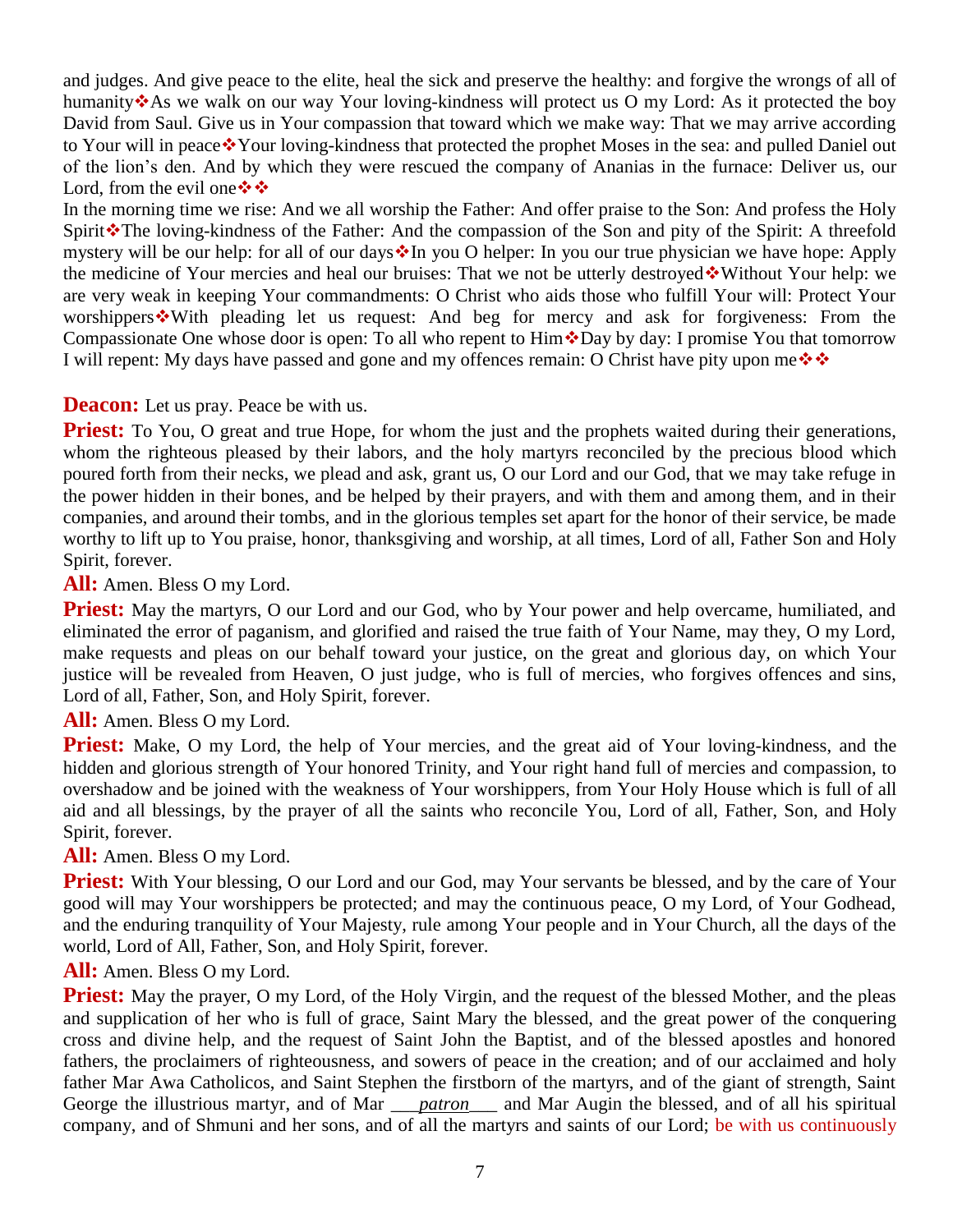*(all repeat red)*, a high wall and strong house of refuge, to save, deliver, rescue, and guard our bodies and souls from the evil one and his hosts *(all repeat)*, at all seasons and times, Lord of all, Father, Son, and Holy Spirit, forever.

**All:** Amen.

**Priest:** Bless O my Lord, by Your command. *Priest takes the cross in his hand and turns toward the people* **All:** By the command of Christ, and glory to His holy name. *The people all bow their heads* 

**Priest:** Grant, O our Lord and our God, in Your loving-kindness, at this morning time, salvation to the oppressed, freedom to the prisoners, restoration to the tormented, healing to the sick, return to those who are far away, preservation to those who are near, pardon to sinners, acceptance to the confessor, praise to the righteous, supply of their needs to the poor, finding to the lost, bringing back to them that are driven away, a good and acceptable memorial to the departed, mercy and compassion to all that are created and made; and grant to us and all men those things which will help us weak sinners, and please Your majesty, in Your lovingkindness and mercies, Christ the hope of our nature, *(sign of the cross)* Now, and at all times, forever and ever, Amen.

**All:** May Christ hear your prayers, and decorate your priesthood in the Kingdom of Heaven.

#### **We Believe (The Nicene Creed)-**ܤ ܝܡܣܝ ܣ ܡܗ ܿ ܿ

We believe in one God, the Father almighty, Maker of all things visible and invisible; and in one Lord, Jesus Christ, the Son of God, the Only-begotten, the First-born of all creatures, who was begotten of his Father before all worlds and not made, true God of true God, of one nature with his Father, by whom the worlds were fashioned and everything was made, who for us men and for our salvation descended from heaven and became incarnate by the Holy Spirit and became man; he was conceived and born of the Virgin Mary; he suffered and was crucified in the days of Pontius Pilate, and was buried and rose on the third day, as it is written, and ascended to heaven and sat down at the right hand of his Father; and he is going to come in order to judge the dead and the living; and in one Holy Spirit, the Spirit of truth, who proceeds from the Father, the life-giving Spirit; and in one holy, apostolic, and catholic church; and we confess one Baptism for the forgiveness of sins, and the resurrection of our bodies, and life forever and ever. Amen.

# ܫܠܡ

هڊذا ڊ<sub>ي</sub>كم<mark>ڭ</mark> ڊ<sub>ك</sub>فذا كَلِكُمْ مُعْصِدُ مُكْكِّبِ دَمْعُوهِ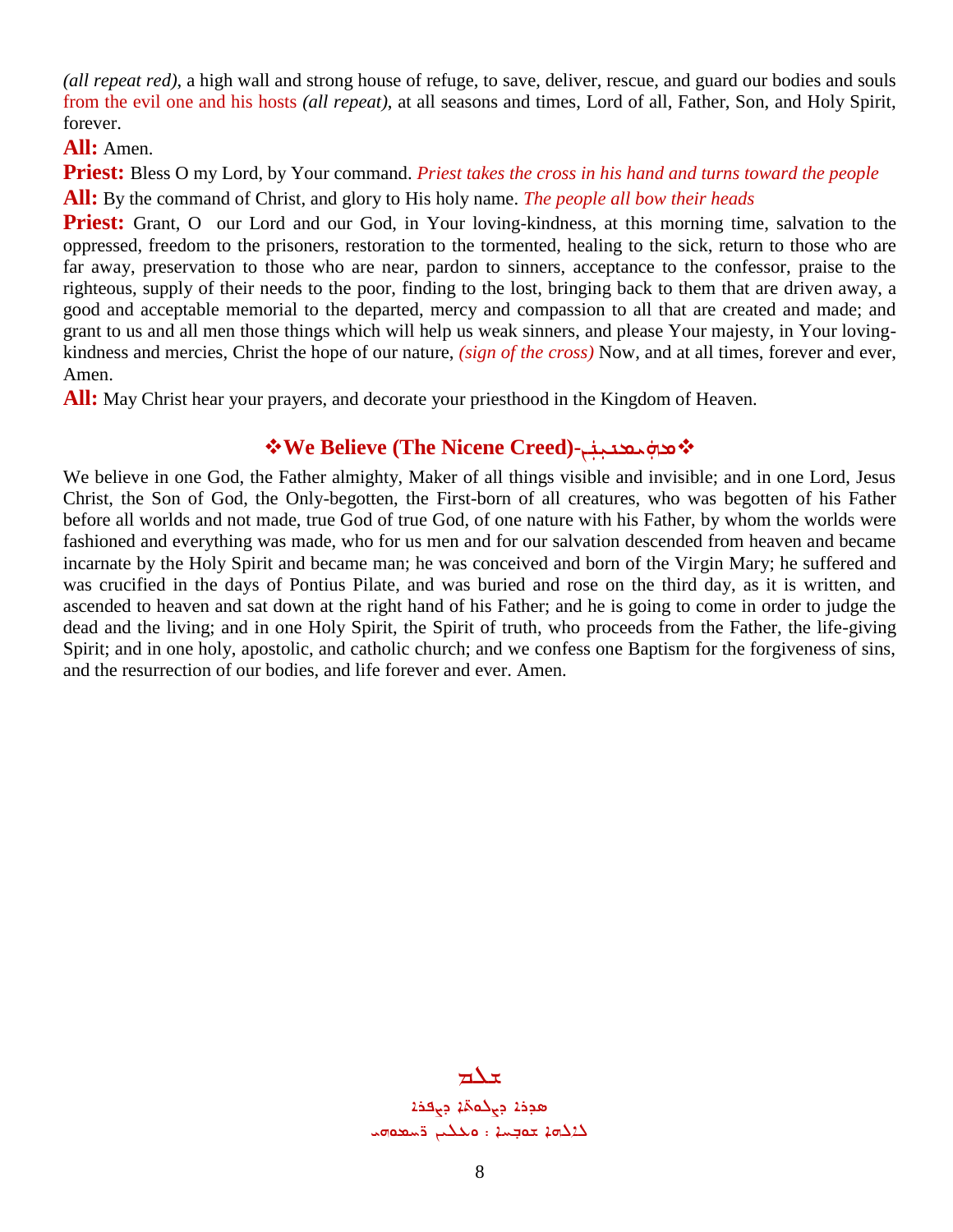نة

# Night Prayer ar كفكة ديكنة  $\mathbf{\hat{Z}}$  $\frac{1}{2}$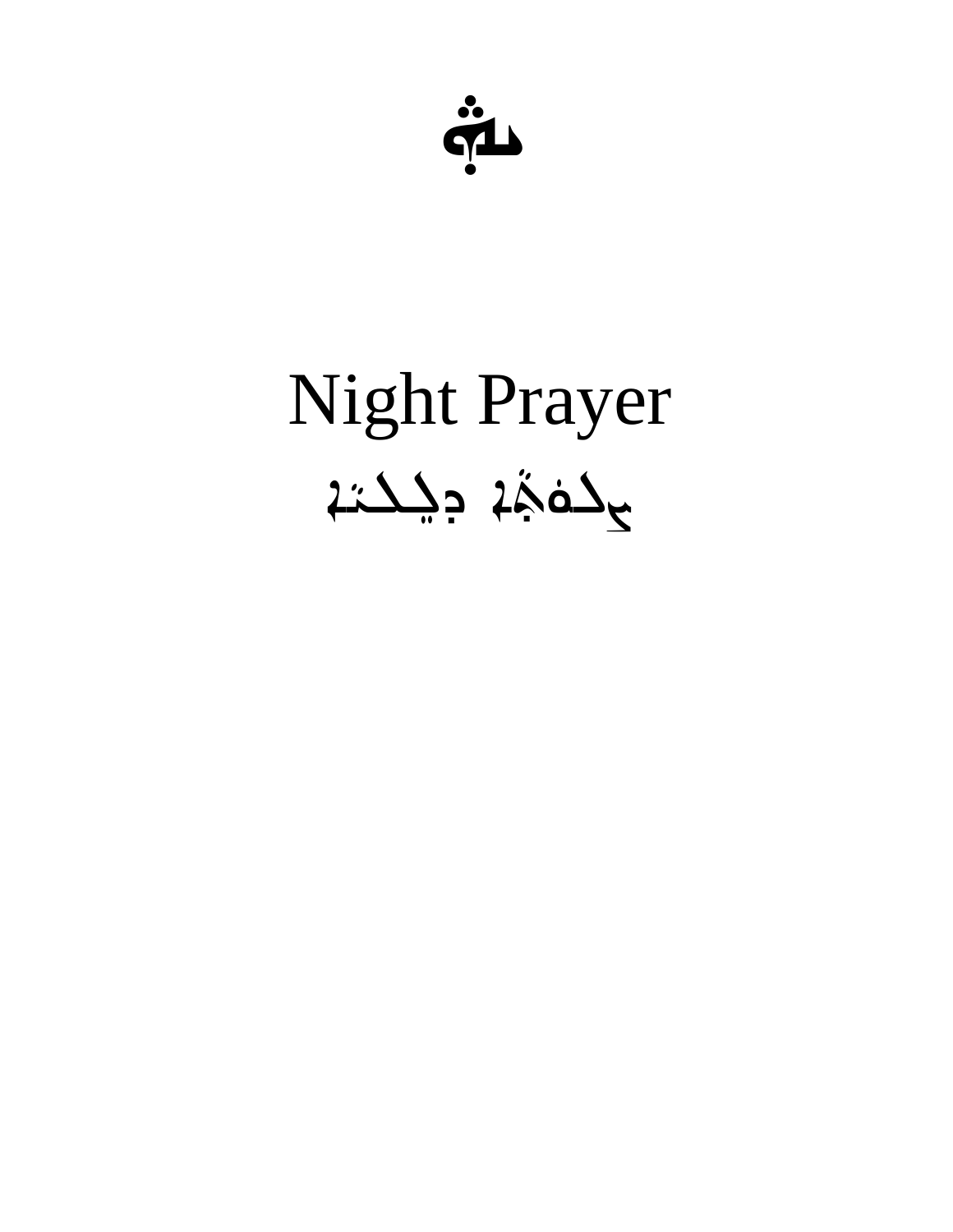# **Ordinary Night Service**

**Priest:** Glory be to God in the Highest, **(three times)** And on earth peace and a good hope to men, at all times and forever.

**All:** Amen. Bless O my Lord.

#### **Our Father-**ܐ ܝܵ ܼܬܡ ܿ ̣ܒ ܼܘ ̣ ܢ ܕܒ ܼ ܼܐ ܿ ܿ

**All:** Our Father who is in Heaven, Blessed is your Name. Your kingdom come. Holy, holy, holy you are. Our Father who is in Heaven. Heaven and earth are fill of the greatness of your glory. The angels and men cry to you, holy, holy, holy you are. Our father who is in Heaven, Blessed is your Name. Your kingdom come. Your will be done, on earth as it is in Heaven. Give us today the bread of our need, And forgive us our debts. As we forgive our debtors. And don"t lead us into temptation. But save us from the evil one. For yours is the kingdom, and the power, and the glory, forever and ever. Amen

**Priest:** Glory be to the Father, and to the Son, and to the Holy Spirit.

**All:** From everlasting to everlasting. Amen. Our Father who is in Heaven, Blessed is your Name. Your kingdom come. Holy, holy, holy you are. Our Father who is in Heaven. Heaven and earth are full of the greatness of your glory. The Angels and men cry out to you, holy, holy, holy you are.

**Deacon:** Let us stand in prayer. Let us pray. Peace be with us.

**Priest:** Let us arise, O my Lord, by your power, and be confirmed by your hope, and be lifted up and strengthened by the high arm of your might; and may we be worthy, by the help of your loving-kindness, to lift up to you praise, and honor, and confession, and worship at all times, Lord of all, Father, Son, and Holy Spirit, forever.

**All:** Hallelujah, Hallelujah, Glory be to You, O God. Hallelujah, Hallelujah, Glory be to You, O God. Hallelujah, Hallelujah, Glory be to You, O God. O Lord, have mercy upon us.

**Deacon:** Let us stand in prayer. Let us pray. Peace be with us.

**Priest:** Strengthen, O our Lord and our God, our weakness by your compassion, and comfort and help the needs of our soul by your loving-kindness; waken the sleep of our thoughts and lighten the weight of our limbs; wash and cleanse the filth of our trespasses and of our sins. Illuminate the darkness of our minds, and extend your arm and confirm us, and give us strength and a helping hand, so that we can arise, and confess and glorify you, without stopping, all the days of our life, Lord of all, Father, Son, and Holy Spirit, forever.

**All:** Hallelujah, Hallelujah, Glory be to You, O God. Hallelujah, Hallelujah, Glory be to You, O God. Hallelujah, Hallelujah, Glory be to You, O God. O Lord, have mercy upon us.

**Deacon:** Let us stand in prayer. Let us pray. Peace be with us.

**Priest:** May the secret strength, O my Lord, of your Godhead, and the stunning help of your Majesty, and the great aid of your mercy, strengthen the weakness of our feeble nature to lift up to you praise and honor, confession and worship, at all times, Lord of all, Father, Son, and Holy Spirit, forever.

**All:** Hallelujah, Hallelujah, Glory be to You, O God. Hallelujah, Hallelujah, Glory be to You, O God. Hallelujah, Hallelujah, Glory be to You, O God. O Lord, have mercy upon us.

**Deacon:** Let us stand in prayer. Let us pray. Peace be with us.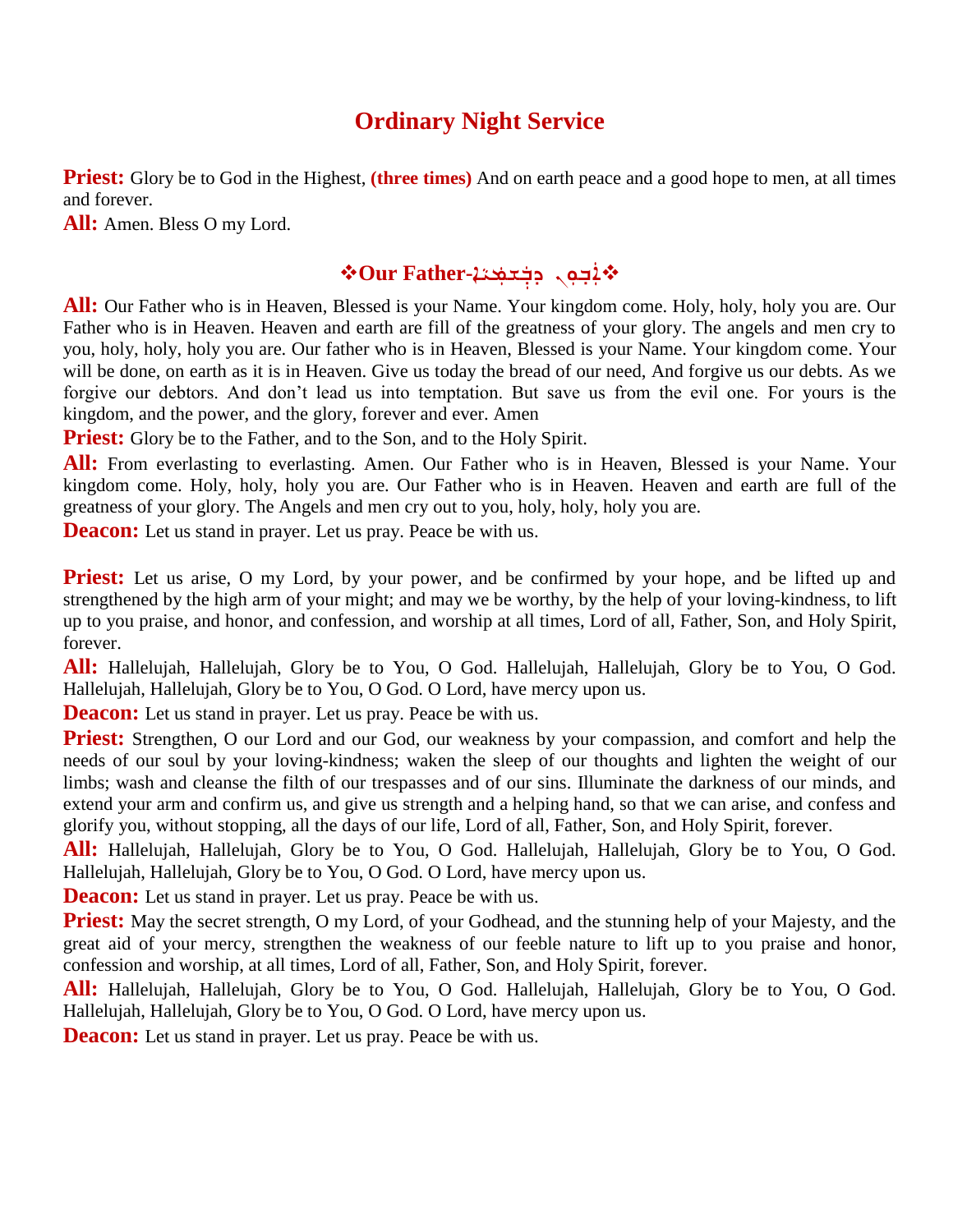#### ܹܐ**-Praises** ـܠ ܼܗܘܠ ̈ ܵ

# **Wednesday Night**

# **Psalm 102**

Hear my prayer, O LORD<sup>\*</sup>And let my cry come to You<sup>\*</sup>Have pity upon our youth : Being that does not **change**<sup>•</sup>Do not hide Your face from me in the day of my trouble••Incline Your ear to me; In the day that I call, answer me speedily For my days are consumed like smoke And my bones are burned like a hearth My heart is stricken and withered like grass  $\cdot$ So that I forget to eat my bread  $\cdot$ Because of the sound of my groaning. My bones cling to my skin $\cdot \cdot$ I am like a pelican of the wilderness $\cdot \cdot$ I am like an owl of the desert<sup>\*</sup>I lie awake and alone<sup>\*</sup>like a sparrow who flies on the housetop\*My enemies reproach me all day long❖ Those who deride me swear an oath against me❖ For I have eaten ashes like bread❖ And mingled my drink with weeping  $\cdot$  Before Your indignation and Your wrath  $\cdot$  For You have lifted me up and cast me away  $\cdot \cdot$  My days are like a shadow that lengthens  $\cdot \cdot$  And I wither away like grass  $\cdot \cdot$  But You, O LORD, shall endure forever<sup>\*</sup>And the remembrance of Your name to all generations<sup>\*</sup>You will arise and have mercy on Zion $\cdot$ For the time to favor her has come $\cdot$ For Your servants take pleasure in her stones $\cdot$ And show favor to her dust<sup>\*</sup>So the nations shall fear the name of the LORD\*And all the kings of the earth Your honor\*For the LORD shall build up Zion  $*$ He shall appear in His glory  $*$ He shall regard the prayer of the destitute  $*$ And shall not despise their prayer  $\cdot \cdot$ This will be written for the generation to come  $\cdot \cdot$ That a people yet to be created may praise the LORD For He looked down from the height of His sanctuary From heaven the LORD viewed the earth<sup>\*</sup>To hear the groaning of the prisoner<sup>\*</sup>To release those appointed to death\*declare the name of the LORD in Zion • And His praise in Jerusalem • When the peoples are gathered together • And the kingdoms, to serve the LORD  $*$ He weakened my strength on earth  $*$ He shortened my days I said  $*$  "O my God, Do not take me away in the midst of my days \*Your years are throughout all generations \*Of old You laid the foundation of the earth  $\triangle$  And the heavens are the work of Your hands  $\triangle$  They will perish, but You will endure and they will all grow old like a garment  $\cdot$ Like a cloak You will change them  $\cdot$ But You are the same, And Your years will have no end $\cdot \cdot$ The children of Your servants will settle in the land  $\cdot \cdot$ And their descendants will be established before You" ❖

### **Psalm 103**

Bless the LORD, O my soul<sup>\*</sup>And all the bones within me, bless His holy name<sup>\*</sup>Blessed is He the Merciful Lord : whose grace is overflowing  $\cdot$ Bless the LORD, O my soul  $\cdot$ And forget not all His benefits  $\cdot$ Who forgives all your iniquities Who heals all your diseases Who redeems your life from destruction Who crowns you with loving-kindness and tender mercies  $\cdot \cdot$ Who satisfies your body with good things $\cdot \cdot$ So that your youth is renewed like the eagle's<sup>\*</sup>The LORD executes righteousness<sup>\*</sup>And justice for all who are oppressed He made known His ways to Moses \* His acts to the children of Israel \* The LORD is merciful and gracious  $\cdot$  Slow to anger, and abounding in mercy  $\cdot$  He will not always strive with us  $\cdot$  Nor will He keep His anger forever<sup>\*</sup>He has not dealt with us according to our sins<sup>\*</sup>Nor punished us according to our iniquities: For as the heavens are high above the earth  $\cdot \cdot$  so great is His mercy toward those who fear Him<sup>•</sup> And as the East is far from the West<sup>•</sup> So far has He removed our transgressions from us<sup>•</sup> As a father pities his children $\cdot$ So the LORD pities those who fear Him $\cdot$ For He knows our design $\cdot$ He remembers that we are dust<sup>\*</sup>As for man, his days are like grass<sup>\*</sup>As a flower of the field, so he flourishes\*For the wind passes over it, and it is gone $\cdot \cdot$ And its place remembers it no more  $\cdot \cdot$ But the mercy of the LORD is from everlasting And to everlasting on those who fear Him And His righteousness to children's children  $\cdot$ To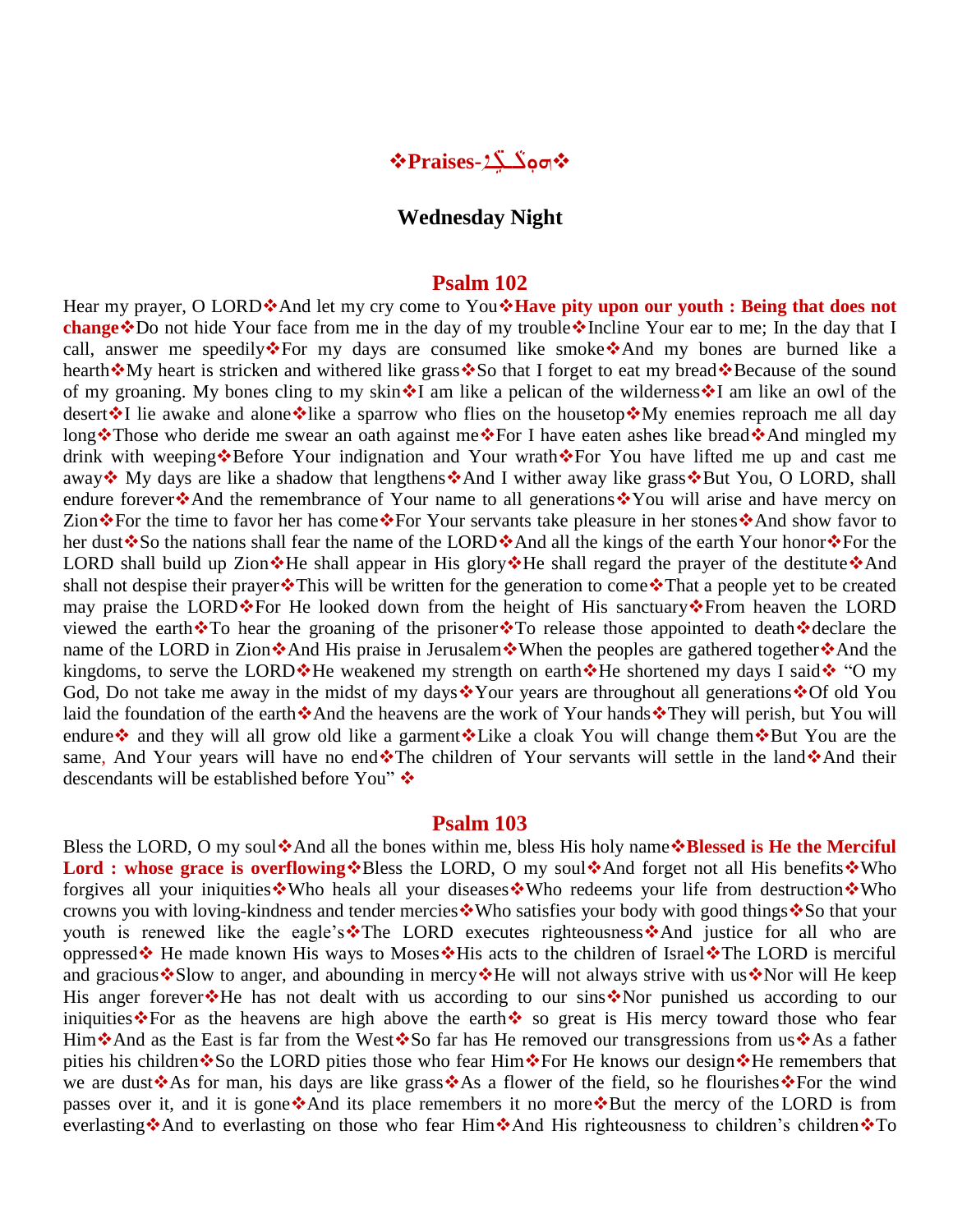those who keep His covenant<sup>\*</sup>And who remember His commandments to do them<sup>\*</sup>The LORD has established His throne in heaven<sup>\*</sup>And His kingdom rules over all<sup>\*</sup>Bless the LORD, you His angels\*Who excel in strength, and do His word \*Bless the LORD, all you His hosts \*You ministers of His, who do His will  $\cdot$ Bless the LORD, all His works $\cdot$ In all places of His dominion  $\cdot$ Bless the LORD, O my soul  $\cdot$ 

# **Psalm 104**

Bless the LORD, O my soul<sup>•</sup>O LORD my God, You are very great<sup>•</sup>Worship the Creator forever<sup>•</sup>You are clothed with honor and majesty Who cover Yourself with light as with a garment Who stretch out the heavens like a curtain  $*$ He lays the beams of His upper chambers in the waters  $*$ Who makes the clouds His chariot Who walks on the wings of the wind Who makes His angels spirits  $\cdot$  His ministers a flame of fire  $\cdot$  You who laid the foundations of the earth  $\cdot$  So that it should not be moved forever  $\cdot$  You covered it with the deep as with a garment  $\cdot$ The waters stood above the mountains  $\cdot$ At Your rebuke they fled  $\cdot$ At the voice of Your thunder they hastened away  $\cdot \cdot$  They went up over the mountains; They went down into the valleys  $\cdot \cdot$  To the place which You founded for them  $\cdot$  You have set a boundary  $\cdot$  That they may not pass over, and cover the earth  $*$  He sends the springs into the valleys  $*$  They flow among the hills  $*$  They give drink to every beast of the field  $\cdot$  The wild donkeys quench their thirst  $\cdot \cdot$  By them the birds of the heavens have their home  $\cdot \cdot$  They sing among the hills  $\cdot \cdot$  He waters the hills from His upper chambers  $\cdot \cdot$  The earth is satisfied with the fruit of Your works: He causes the grass to grow for the cattle And vegetation for the service of man  $\cdot$ That he may bring forth food from the earth And wine that makes glad the heart of man  $\cdot$ Oil to make his face shine  $\cdot$ And bread which strengthens man's heart The trees of the LORD are full The cedars of Lebanon which He planted  $\cdot$ Where the birds make their nests  $\cdot \cdot$ The stork has her home in the fir trees  $\cdot \cdot$ The high hills are for the wild goats  $\cdot \cdot$ The cliffs are a refuge for the rock badgers  $\cdot \cdot \cdot$ He appointed the moon for seasons  $\cdot \cdot$ The sun knows its going down<sup>\*</sup> You make darkness, and it is night<sup>\*</sup> In which all the beasts of the forest creep about<sup>\*</sup> The young lions roar after their prey\*And seek their food from God\*When the sun rises, they gather together\*And lie down in their dens<sup>\*</sup>Man goes out to his work\*And to his labor until the evening\*O LORD, how numerous are Your works<sup>\*</sup>In wisdom You have made them all<sup>\*</sup>The earth is full of Your possessions\*This great and wide sea $\cdot \cdot$  In which are innumerable crawling things  $\cdot \cdot$  Living things both small and great  $\cdot \cdot$  There the ships sail about<sup>\*</sup>There is that Leviathan Which You have made to play there\*These all wait for You\*That You may give them their food in due season  $\cdot \cdot$  You give them and they are satisfied  $\cdot \cdot$  You open Your hand, and they are filled  $\cdot$  You hide Your face, they are troubled  $\cdot$  You take away their breath, and they die  $\cdot$ returning to their dust<sup>\*</sup>You send forth Your Spirit, and they are created<sup>\*</sup>And You renew the face of the earth\*May the glory of the LORD endure forever<sup>\*</sup>May the LORD rejoice in His works<sup>\*</sup>He looks on the earth, and it trembles  $\cdot \cdot$  He touches the hills, and they smoke  $\cdot \cdot$  I will sing to the LORD as long as I live  $\cdot \cdot$  I will sing praise to my God while I have my being May my praise be sweet to Him  $\cdot$ I will be glad in the LORD  $\cdot$ May sinners be captured from the earth  $\cdot \cdot$  And the wicked be no more  $\cdot \cdot$  Bless the LORD, O my soul  $\cdot \cdot$ 

# **Thursday Night**

### **Psalm 1**

Blessed is the man who doesn't walk in the counsel of the ungodly<sup>\*</sup>Nor follows the path of sinners<sup>\*</sup>Blessed is he who serves you and meditates on your Law O Lord at night and day<sup>\*</sup>Nor sits in the presence of mockers  $\cdot$  But his pleasure is in the law of the LORD  $\cdot$  And in His law he meditates day and night  $\cdot$  He shall be like a tree planted by the rivers of water $\cdot \cdot$ That brings forth its fruit in its season and whose leaves also shall not fall<sup>\*</sup>And whatever he does shall prosper<sup>\*</sup>The ungodly are not so<sup>\*</sup>But are like the chaff which the wind drives away<sup>\*</sup>Therefore the ungodly shall not stand in the judgment\*Nor sinners in the congregation of the righteous For the LORD knows the way of the righteous  $\cdot$ But the way of the ungodly shall perish  $\cdot$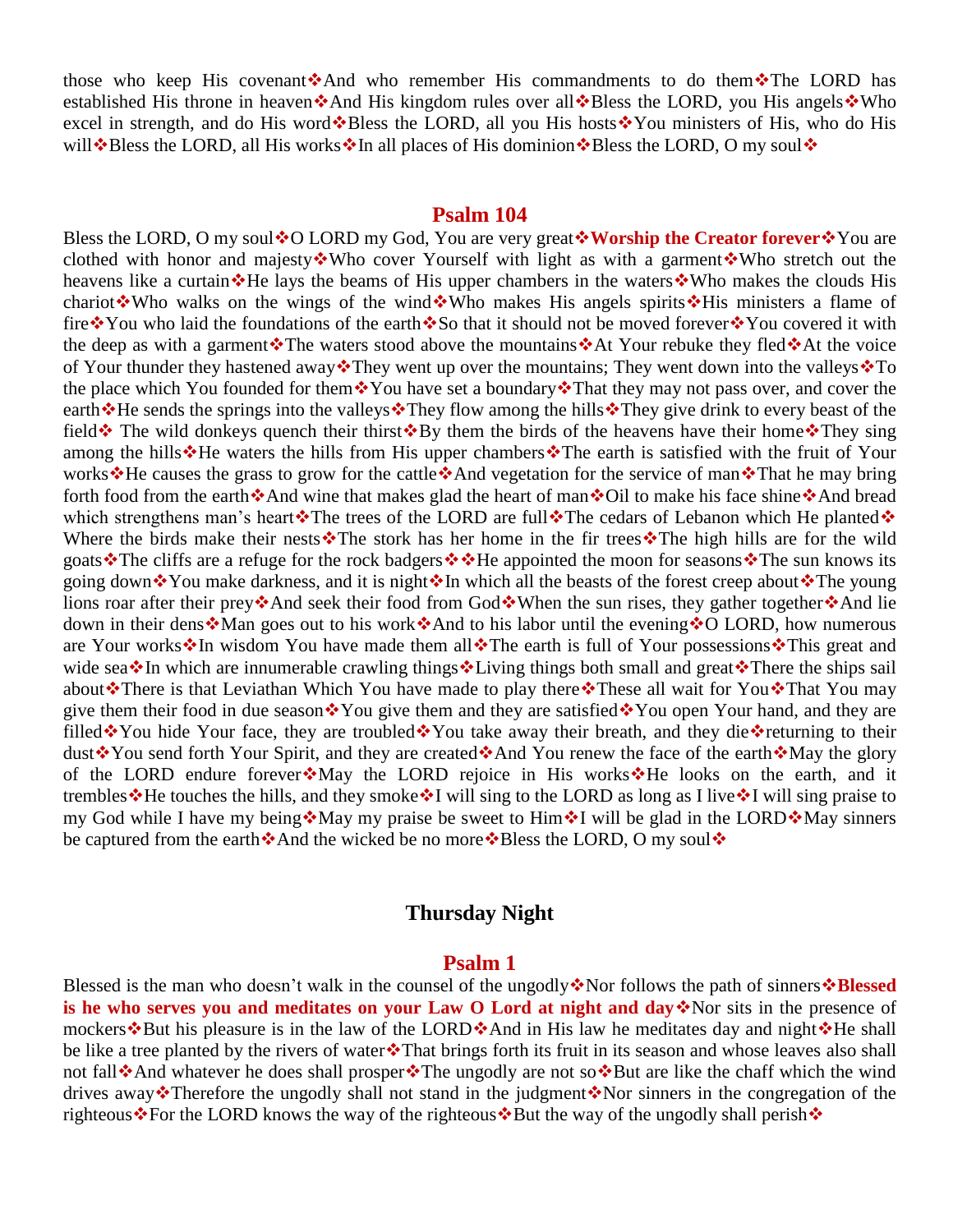### **Psalm 2**

Why do the nations rage<sup>\*</sup>And the people plot in vain<sup>\*</sup>Like an unbroken team of horses : the oppressors conspired and crucified Christ<sup>\*</sup>The kings and rulers of the earth organized<sup>\*</sup>And took counsel together<sup>\*</sup>Against the LORD and against His Anointed\*saying, "Let us break Their bonds in pieces\*And cast away their cords from us."\*He who sits in the heavens shall laugh\*The Lord shall ridicule them\*Then He shall speak to them in His wrath  $\clubsuit$  And distress them in His deep displeasure  $\clubsuit$  "Yet I have set My King On My holy hill of Zion."\*"I will declare the decree The LORD has said to Me, 'You are My Son\*And today I have begotten You\*Ask of Me, and I will give You\*The nations for Your inheritance\*And the ends of the earth for Your possession  $\cdot$ You shall break them with a rod of iron  $\cdot$ You shall dash them to pieces like a potter's vessel" Now therefore, be wise, O kings Be instructed, you judges of the earth Serve the LORD with fear And rejoice with trembling  $\cdot$ Kiss the Son, or else He will be angry  $\cdot$ And you perish from his presence When His wrath is kindled but a little Blessed are all those who put their trust in Him  $\cdot$ 

### **Psalm 3**

LORD, how they have increased those who trouble me❖Many are they who rise up against me❖Because I have spoken the truth, our Lord, the ungodly have organized against me : save me from their attacks<sup>\*</sup>Many are they who say of me\* "There is no help for him in God"\*But You, O LORD, are a shield for me, My glory<sup>\*</sup>And the One who lifts up my head<sup>\*\*</sup>I cried to the LORD with my voice\*And He heard me from His holy hill<sup>\*</sup>I lay down and slept; I awoke<sup>\*</sup>For the LORD sustained me<sup>\*</sup>I will not be afraid of ten thousands of people \* Who have set themselves against me all around \* Arise, O LORD, my God, and Save me\*For You have struck all my enemies on the cheekbone\*You have broken the teeth of the ungodly  $\cdot$ Salvation belongs to the LORD  $\cdot$ Your blessing is upon Your people  $\cdot$ 

# **Friday Night**

### **Psalm 59**

Deliver me from my enemies, O God<sup>\*</sup>Defend me from those who rise up against me<sup>\*</sup>The ungodly have **brutalized and distressed me : save me my Lord, my God\*Deliver me from the workers of** wickedness And save me from bloodthirsty men For look, they lie in wait for my soul  $\cdot$ They have multiplied evil against me<sup>\*</sup>Not for my fault nor for my sin, O LORD<sup>\*</sup>They run and prepare themselves through no fault of mine<sup>\*</sup>Awake to help me, and behold! You therefore, O LORD God of hosts<sup>\*\*</sup>the God of Israel, Awake<sup>\*</sup>And scold all the nations<sup>\*</sup>Do not be merciful to any of the wicked<sup>\*</sup>At evening they return, and growl like dogs<sup>\*</sup>And surround the city\*The word of their mouth are swords of their lips\*And they say, "Who hears?"\* But You, O LORD, shall laugh at them\* You shall ridicule all of the nations\* O God, You, I praise For you are my defense  $\odot$  God, Your mercy shall lead me $\odot$  God, reveal to me my enemies  $\odot$  Do not slay them, or else my people will forget \*Scatter them by Your power, And bring them down, O Lord, my hope<sup>•</sup>For the sin of their mouth and the words of their lips••Let them even be taken in their pride••And for the curses and lies which they declare  $\cdot$ Consume them in wrath, consume them, That they will no longer exist<sup>\*</sup>That they may know that God rules in Jacob until the ends of the earth<sup>\*</sup>And at evening they return, and growl like dogs<sup>\*</sup>And surround the city\*They search for food, but are not satisfied and find no place to rest<sup>\*</sup>But I will praise you for Your power<sup>\*</sup>I will praise You aloud in the morning for Your mercy\*For You have been my defense  $\bullet$  And my savior on the day of my distress  $\bullet$  O God, to You I will sing  $\bullet$  For God is my defense, My God of mercy

### **Psalm 60**

O God, You have cast us off; You have broken us down; You have been displeased \*You have made the earth tremble; You have broken it<sup>\*</sup>Save Your worshippers Christ : as long as we profess You<sup>\*</sup>Heal its breaches, for it is weak  $\cdot$ You have shown Your people hard times  $\cdot$ You have made us drink the wine of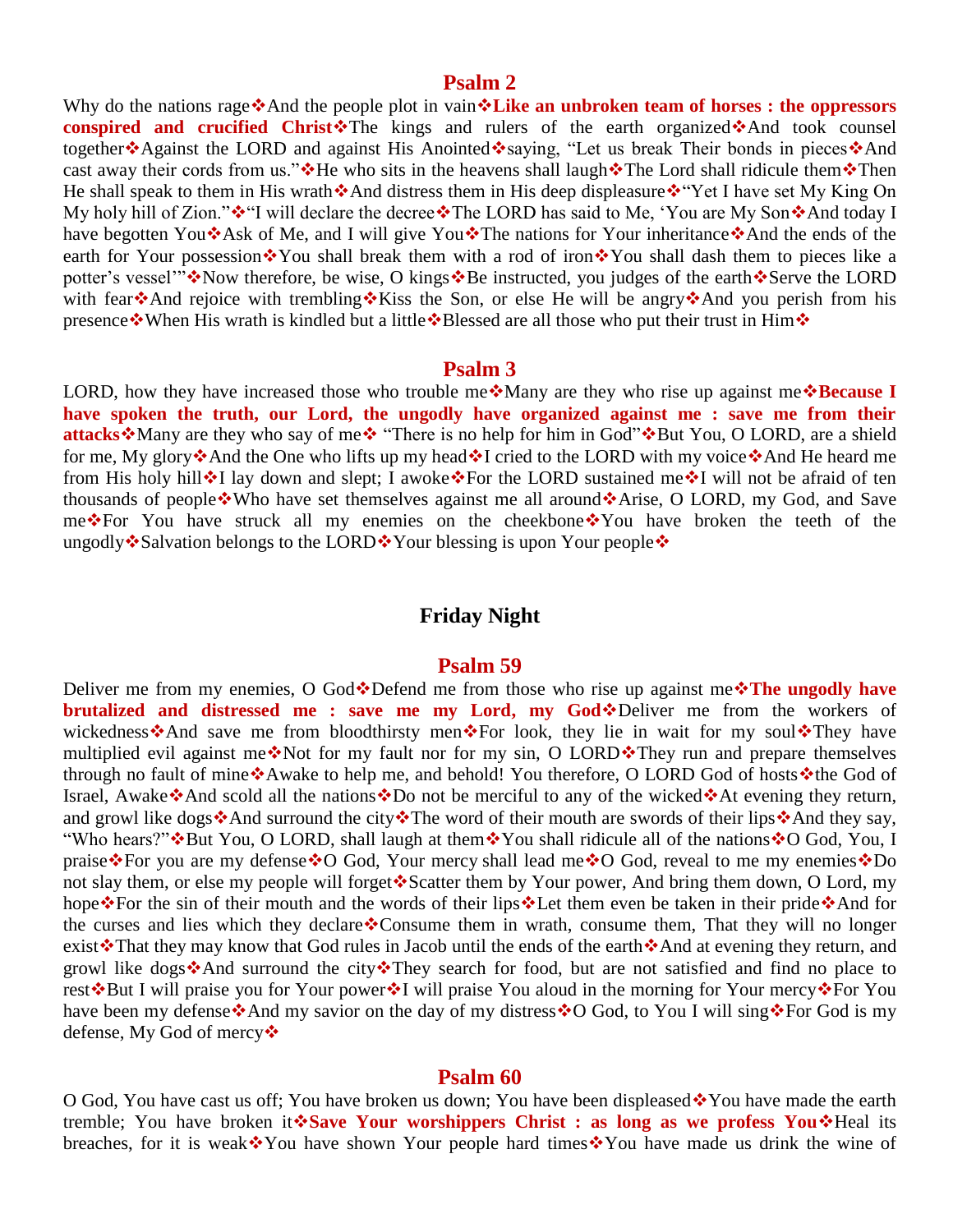confusion  $\cdot$  You have given a sign to those who fear You  $\cdot$  That they may not flee from before the arrow  $\cdot$ . That Your beloved may be armed  $\cdot$ Save us with Your right hand, and hear us $\cdot$ God has spoken in His holiness : "I will rejoice; I will divide Shechem • And measure out the Valley of Succoth • Gilead is Mine, and Manasseh is Mine  $\cdot \cdot$  Ephraim also is the helmet for My head  $\cdot \cdot$  Judah is My promise. Moab the washbowl of my feet<sup>\*\*</sup>Over Edom I will remove my shoe, and against Palestine I will shout\*\*\*Who will bring me to Edom? Who will lead me to the strong city?You, O God, cast us off, and did You not, O God, go out with our armies? $\cdot$ Give us aid against our enemies  $\cdot$ For the aid of man is an illusion  $\cdot$ 

# **Psalm 61**

Hear, O God, my prayer, and listen to my request  $\bullet$  From the end of the earth I will cry to You, when my heart is overwhelmed<sup>\*</sup>You are everywhere, O God, receive our plea<sup>\*</sup>You have lifted me onto a rock and comforted me\*For You have been a shelter for me\*And a strong tower from my enemies\*I will remain in Your tabernacle for ever<sup>\*</sup>I will trust in the covert of Your wings\*For You, O God, have heard my vows<sup>•</sup>And You have given an inheritance to those who fear Your name• You will prolong the days of the king's life<sup>\*</sup>And his years to many generations<sup>\*</sup>He will abide before God for ever<sup>\*</sup>Mercy and truth will protect him  $\cdot$ So, will I sing praise to Your name for ever  $\cdot$  that I may fulfill my vows daily.

# **Saturday Night**

# **Psalm 147**

Praise the LORD, Jerusalem<sup>\*</sup>Praise your God, Zion<sup>\*</sup>Blessed is Jerusalem who instead of on Mount Zion: will be built on a high<sup>\*</sup>For He has strengthened the bars of your gates<sup>\*</sup>He has blessed your children within you: He makes peace in your borders: And fills you with the finest wheat: He sends out His command to the earth: His word runs swiftly  $\cdot \cdot$  He gives snow like wool  $\cdot \cdot$  He scatters the frost like ashes  $\cdot \cdot$  He casts out His hail like crumbs<sup>\*</sup>Who can stand before His cold<sup>\*</sup>He sends out His word and melts them<sup>\*</sup>He causes His wind to blow: and the waters flow❖He declares His word to Jacob❖His laws and His commands to Israel❖He has not dealt this way with any nation  $\cdot \cdot$  And His judgments he has not revealed  $\cdot \cdot$ 

### **Psalm 148**

Praise the LORD from the heavens**∜** Praise Him in the heights**\* Heavens of Heavens, to Him you give praise : He who brought you into existence** \* Praise Him, all His angels \* Praise Him, all His hosts \* Praise Him, sun and moon: Praise Him, all you stars of light: Praise Him, you heavens of heavens: And you waters above the heavens. Let them praise the name of the LORD  $\cdot$ For He commanded and they were created  $\cdot$ He also established them forever and ever  $\cdot \cdot$ He gave an order which shall not pass away  $\cdot \cdot$ Praise the LORD from the earth  $\cdot$  You great sea creatures and all the depths  $\cdot$  Fire and hail, snow and ice  $\cdot$  Stormy wind, fulfilling His word Mountains and all the hills Fruitful trees and all the cedars  $\cdot$  Beasts and all cattle  $\cdot$  Creeping things and flying fowl<sup>\*</sup>Kings of the earth and all people\*Princes and all judges of the earth\*Both young men and maidens<sup>\*</sup>Old men and children. Let them praise the name of the LORD<sup>\*</sup>For His name alone is glorified  $*$  His glory is above the earth and heaven  $*$  And He has glorified the horn of His people, The praise of all His righteous  $\cdot$ Of the children of Israel, A people near to Him $\cdot$ 

### **Psalm 149**

Sing to the LORD a new praise And His praise in the assembly of the righteous  $\cdot$ The nations glorify with **praises : God, who will save them** Let Israel rejoice in their Maker Let the children of Zion be joyful toward their King let them praise His name with tambourines and psalteries let them sing to Him with harps<sup>\*</sup>For the LORD takes pleasure in His people<sup>\*</sup>He will give the poor salvation\*Let the righteous be strengthened with glory let them praise Him from their beds let them glorify God with their throats  $\cdot$  And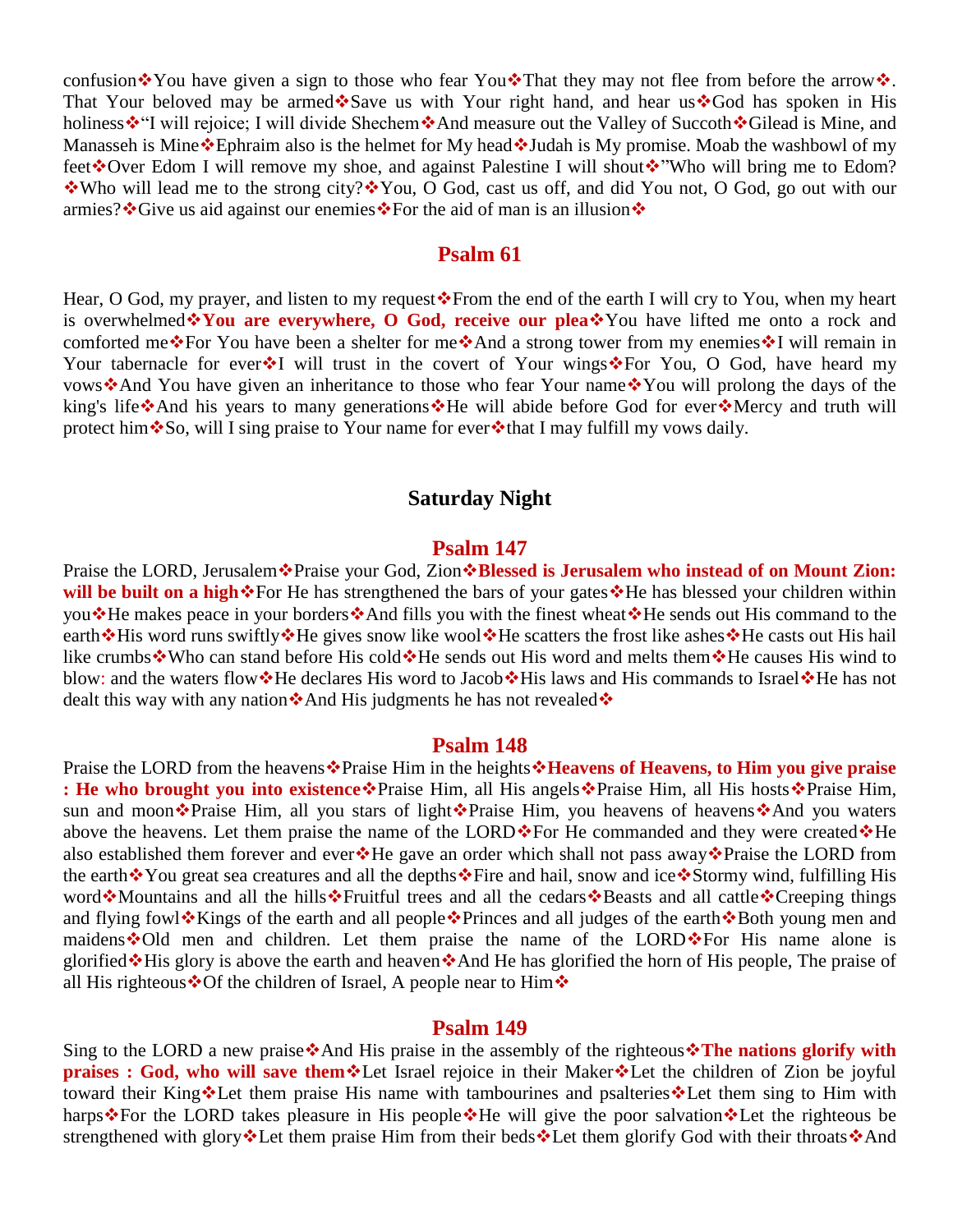a two-edged sword in their hand  $\cdot$ To execute vengeance on the nations  $\cdot$  And punishment on the people  $\cdot$ To bind their kings with shackles  $\cdot \cdot$  And their nobles with chains of iron  $\cdot \cdot$  To execute on them the written judgment  $\cdot \cdot$  Honor to all His righteous  $\cdot \cdot$ 

# ܐ**-Seat** ̣ ܘܬܒܵ ܡܵ

**Priest:** May the prayer of our frailty please You, O our Lord and our God, and may the request of our weakness enter before You, and may your mercies greatly intervene for our sinfulness; and from the great treasury of your compassion may the petitions of our need be answered, at all seasons and times, Lord of all. Father, Son, and Holy Spirit, forever.

**All:** Amen.

### **First Wednesday Night**

**The kings of the earth and all nations:** A blessing they give, all of the tribes: to the Virgin Mary, the mother of Christ**All from the beginning to the end:** A blessing they give, all of the tribes: to the Virgin Mary, the mother of Christ<sup>\*</sup>You are blessed and goodness be to your soul: You are blessed O John, and blessed forever: when your Lord comes, whom you've loved and served **May the righteous be strengthened in** Glory: professors of the Spirit, and pillars of light: were Peter and Paul, in the community<sup>\*</sup>Their Gospel **penetrated the entire world:** Matthew and Mark, Luke and John: May their prayer be, a defense to our souls<sup>\*</sup>And I will celebrate the first-born: Blessed is the death, of the first-born of martyrs: Stephen, the beloved of Christ<sup>\*\*</sup> Glory be to the Father, and to the Son, and to the Holy Spirit: By the prayer of the Blessed: may peace rule the earth. And by the request of the Virgin: may the children of the Church be protected  $\cdot \cdot$  *refer to response below* 

### **First Thursday Night**

**O lord, in the morning hear my cry:** In the morning let us profess and in the morning give praise. To the Lord of the morning-the true light  $\triangle$ **Let us profess you forever:** In the morning let us profess and in the morning give praise. To the Lord of the morning-the true light **Come, glorify and worship Him:** In the morning all life offers worship. To the king who casts away the darkness from them<sup>\*</sup> Come and offer praise **to the Lord:** In the morning O Lord You"re decorated with glory. For You will illuminate the ends of the universe \*\*\* Glory be to the Father, and to the Son, and to the Holy Spirit: In the morning let us profess and in the morning give praise. To the Lord of the morning-the true light<sup>s</sup> refer to response below

# **First Friday Night**

**Their Gospel penetrated the entire world:** Your holy apostles O our Savior. Followed and fulfilled Your precious orders. By converting and baptizing all of humanity. Eliminating the evils of idolatry. And teaching the worship of one Trinity. By the request of your saints, my Lord, save us and have mercy upon us  $*And$ **until the limits of the universe their words:** Your holy apostles O our Savior. Followed and fulfilled Your precious orders. By converting and baptizing all of humanity. Eliminating the evils of idolatry. And teaching the worship of one Trinity. By the request of your saints, my Lord, save us and have mercy upon us $\dots$ And **within the Church will the Lord be glorified:** Within the Church the Wisdom of the Lord was revealed to assemblies of the Heavenly. And they were amazed by It as it was distributed in the form of Tongues of Fire. And it taught dialects to the fishermen that they may capture for people Life. That they may not be slaves to sin**\*Lower the Heavens and enter:** the Heavenly treasure entered in the form of fire into the land of the mortals. And the fishermen were made rich by it and made rich the four-corners of the earth. And the nations and their tongues turned from their wickedness toward the Creator. By the power they received from above**Glory be to the Father, and to the Son, and to the Holy Spirit:** Your holy apostles O our Savior. Followed and fulfilled Your precious orders. By converting and baptizing all of humanity. Eliminating the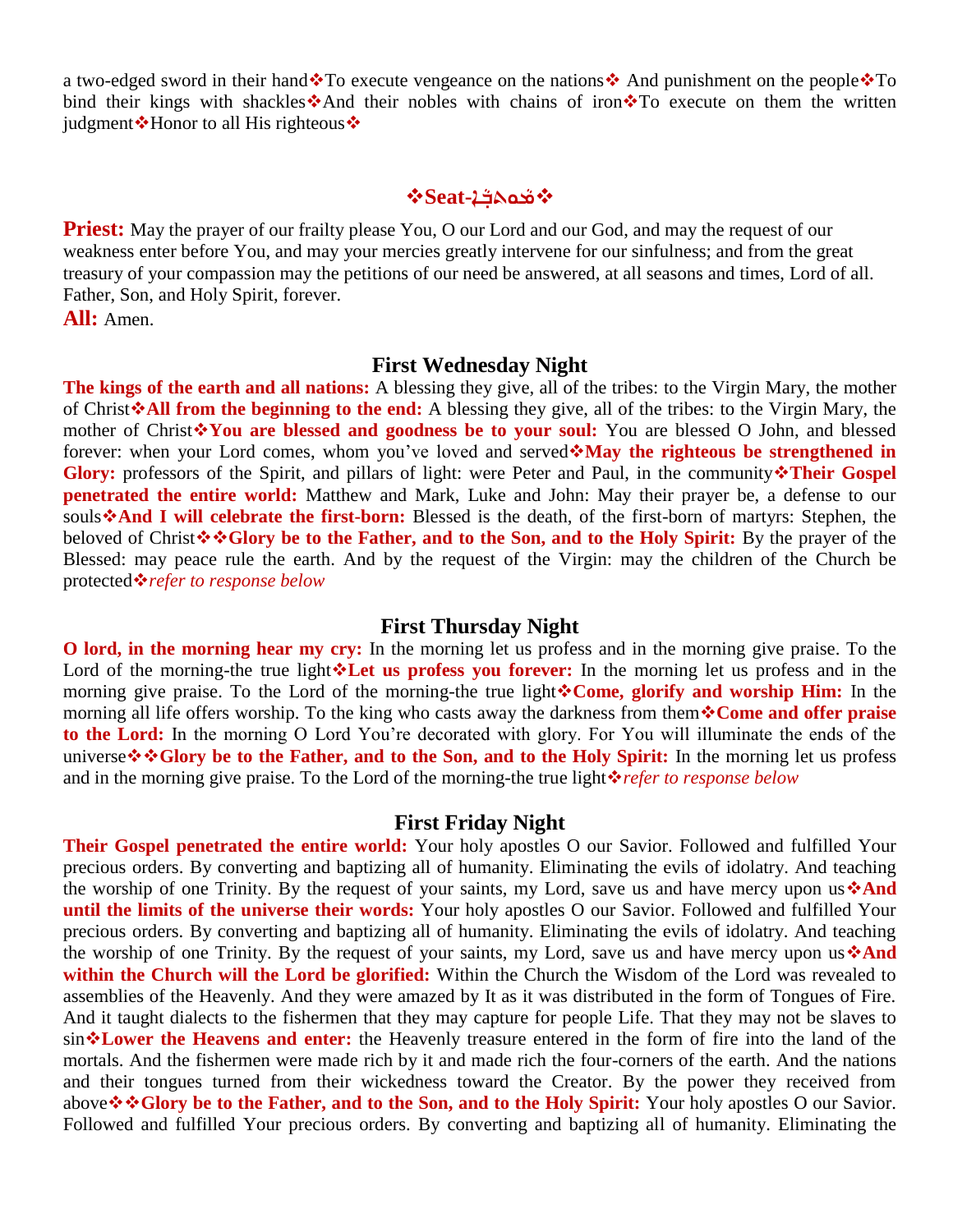evils of idolatry. And teaching the worship of one Trinity. By the request of your saints, my Lord, save us and have mercy upon us<sup>\*</sup> *refer to response below* 

# **First Saturday Night**

**Those that stand in the house of the Lord at night:** Brothers of Christ be baptized. And partakers in the mystery of the death and funeral. Flea from atheists and distance yourself from pagans. That you may be partakers and inheritors of the Kingdom  $\hat{\mathbf{v}}$ The insignificant and the great: Brothers of Christ be baptized. And partakers in the mystery of the death and funeral. Flea from atheists and distance yourself from pagans. That you may be partakers and inheritors of the Kingdom**⊗See that it is I myself:** I am the bread which came down from above. Said our Savior in the mysteries to His disciples. Whoever approaches and receives me in love. Lives forever with Me and inherits the Kingdom<sup>\*</sup> Bless the Lord his angels: The cherubim and seraphim and archangels. In fear and trembling stand before the altar. And watch the priest break and divide. The body of Christ for the pardoning of wrongs**∜ \*Glory be to the Father, and to the Son, and to the Holy Spirit:** Brothers of Christ be baptized. And partakers in the mystery of the death and funeral. Flea from atheists and distance yourself from pagans. That you may be partakers and inheritors of the Kingdom<sup>\*</sup>refer to *response below*

# **Response for All Nights**

**From everlasting to everlasting:** O merciful God, spare your people. And do not make your inheritance a scorn and mockery to the nations. Look from your dwelling and see the oppression, which we suffer from the enemies. And let your loving-kindness quickly shine upon us, so that the nations do not say, "Where is their God?"<sup>\*</sup> O Merciful God, protect your servants, from those that hate without reason, that they might take what is not theirs. Fence us around with your strong truth, so that those who hate us, may see and be baffled. Surround us with your care as with a wall, that we may be guarded within it and profess your lovingkindness  $\cdot \cdot$  By the prayer of her who gave birth to You, give peace to the entire world, which is disturbed and disoriented from its sins. And eliminate wars and confrontations from the earth. Make peace between priests and kings. That they may harmoniously celebrate the memorial of her who gave birth to You, at all times  $M$ ay the righteous who pleased you, O our Lord Jesus. The prophets, apostles, and martyrs. And teachers in every country. Make a plead to You on our behalf. So that you may have mercy on us all. And make us worthy with them to profess You. In the day when they receive the reward of their deeds  $\cdot$ You are blessed, O our honorable and holy father. For you finished your course in victory. And worked in the vineyard of Christ. And received a reward for your deeds. The money of the good things in Heaven. May your prayers be on all of us. And may we be worthy to inherit the kingdom with you  $\ddot{\bullet}$ 

**Deacon:** Let us pray. Peace be with us.

**Priest:** Glory be to You from those above, and faith from those below; and worship and praise and exaltation from all whom you have created and designed in Heaven and on earth, Lord of all, Father, Son, and Holy Spirit, forever.

**All:** Amen.

#### \_\_<br><del>۳ م</del>وتـية مھ<del>ِّد</del>ــمَـجُّهُ ܵ̈ ̈ ̈

### **Wednesday Night**

God be merciful to us<sup>t</sup> Bless us, And cause His face to shine upon us<sup>t</sup> That His ways may be known on earth And Your salvation among all nations Let the peoples profess You, O God Let all the peoples profess You<sup> $\triangle$ </sup>The empires will be glad and sing for joy  $\triangle$ For You shall judge the people righteously  $\triangle$  And you shall govern the empires on earth. Let the peoples profess You, O God. Let all the peoples profess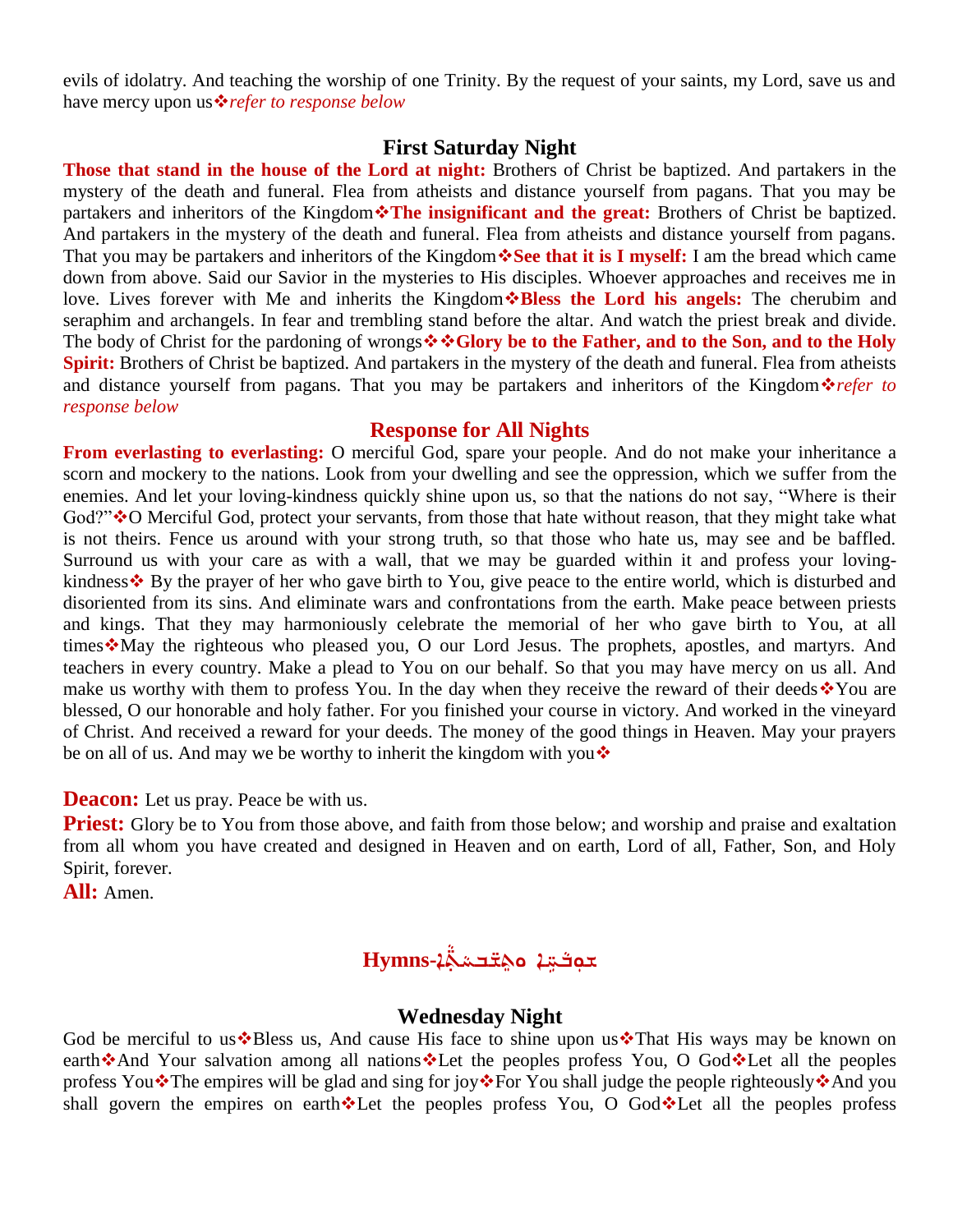You  $\cdot$  Then the earth shall yield her increase  $\cdot$  God, our own God, shall bless us  $\cdot$  And all the ends of the earth shall fear Him **\* \*** 

May Your mercies be on our wrongs. O Christ, who loves the voice of the remorseful  $\div$  Hear our request and heal us, for You are Good. And remove from us the wound of our wickedness  $\cdot \cdot$  Because You know the suffering of our race. With your perfect medicine heal our wounds Grant your compassion on our scars. And heal us, O our Lord, as we need from You<sup>\*</sup>And with the dew of your loving-kindness, let us cleanse our stains according to Your will<sup>\*</sup>And grant us that we may together profess Your name. Father, Son, and Holy Spirit \* Father, Son, and Holy Spirit. Forever and ever, Amen and Amen \*

### **Thursday Night**

Save me, O God, by Your name • And forgive me by Your greatness • Hear my prayer, O God • Give ear to the words of my mouth For strangers have risen up against me $\cdot$ And oppressors have sought after my life<sup>•</sup>They have not paid you any attention, O God•Behold, God is my helper; The Lord sustains my life••He will bring evils upon my enemies Silence them with Your truth  $\cdot I$  will sacrifice to you a perfect offering  $\cdot I$ will praise Your name, O LORD, for it is good  $\cdot$ For He has saved me from all trouble  $\cdot$ And revealed my enemies before my eyes  $\cdot \cdot \cdot$ 

Receive, O our Lord, the request of us all. Who make our offerings to You with pleading  $*$  Hear, O God, the voice of Your servants. And the pleas of those that glorify You For You are our King, and in Your great name. We have hope and confidence Grant us that we may have a common outlook. Without division, in the faith While we profess that by Your. All things were made from nothing The nature of Your existence cannot be understood. By creatures, O Hidden Being $\cdot$ Who dwells in light, and like whom there are none. And whom men cannot approach  $\cdot$ By your design, O my Lord, it is known. The greatness of Your wealth, by the work of Your hands<sup>\*</sup>For You are the Lord and Maker. Who is all powerful and supplies all\*We sincerely desire forgiveness of wrongs. Grant it upon us as we need from You<sup>t</sup> And grant us from our souls. To apply medicines to our wounds We ask for mercies, O Lord of all. Supply Your wealth to our need  $\cdot$ And if any hesitate and go astray. In the error of the trick of the enemy May your compassion be their guide. A pave a road for their thoughts\*That they may know that it is by Your care. That our enslaved nature has gained freedom And that with a perfect and pure heart. We may serve You according to Your will And diligently do at all times. That which pleases Your Godhead  $\bullet$  And harmoniously raise to You glory. To the Father, Son, and Holy Spirit<sup>\*</sup>Who saved us by the first-fruits which were taken from us. And did not repay us according to our wickedness  $\cdot$  To Him be praise from His worshippers. Forever and ever, Amen and Amen  $\cdot$ 

### **Friday Night**

Come, give praise to the LORD<sup>\*</sup>And Sing to our God and Savior<sup>\*</sup>Let us come before His presence with thanksgiving With songs let us Praise Him For God is the mighty Lord  $*$  And the King who is greater than all gods<sup>\*</sup>Who in His hands are the foundations of the earth and the heights of the hills<sup>\*</sup>The sea is His, for He made it<sup>\*</sup>And His hands formed the dry land\*Come, let us bow down and worship Him\*Let us glorify the Lord who created us: For He is our God: And we are His people And the sheep of His pasture  $\mathbf{\hat{P}}$ Glory to He who is good who in His love. Revealed his praise to mankind $\cdot$ He created a voiceless nature from

dust. And planted into a soul gifted with treasures  $\cdot \cdot$  He placed praise in a humble body. That all creation might sing His glory  $\cdot$  Come, you who can speak, sing glory to Him. Before we lie down in the sleep of death $\cdot$  In the long night let us remember death. Which shuts our mouth and puts us in silence  $\cdot$ The just who glorify Him by night. Even in death are alive And the wicked who did evil against His great glory. Even in life are dead  $\cdot$ Let us awaken our body in prayer. And in praises of hidden power $\cdot$ That we may be friends to the virgins. And the wise whom our Lord praised  $\cdot$  And that night when he makes the worlds tremble. We may be watching and see the Son $\cdot$ That we not be sunk in evil passions. But that we may see His glory in the day when He shines forth $\triangle$ And that we may be before Him as watchful servants. In the hour when he directs the children of His bride-chamber<sup>\*</sup>And the wicked remain in torture. And the door of mercies is abruptly shut\*While we live we shall labor somewhat. For after death is the day of reward  $\cdot \cdot$ The body which gives itself sincerely to prayer. On the day of resurrection will fly into the air<sup>\*</sup>And see our Lord, without fear. And enter with Him into the Royal